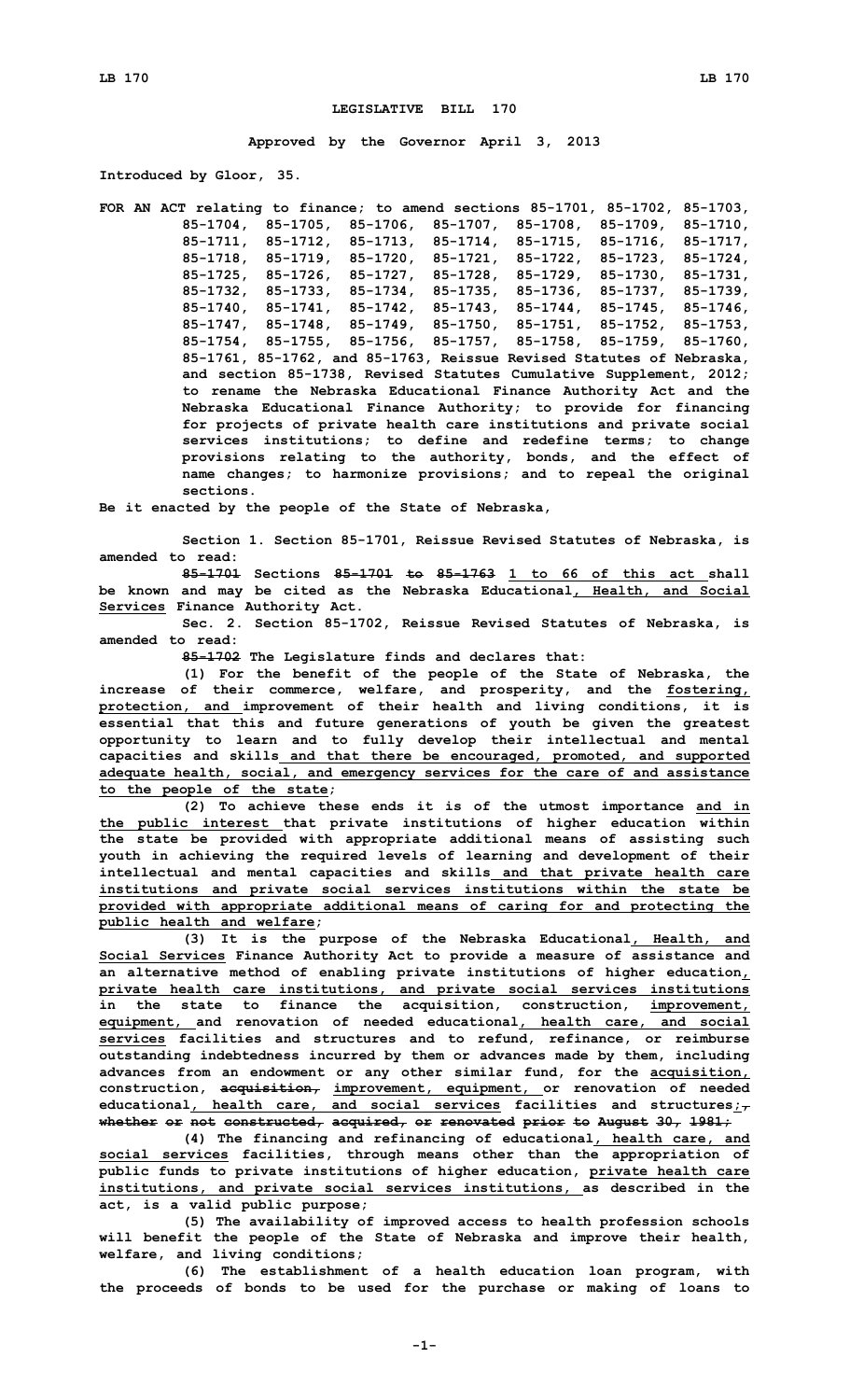**students or certain former students of health profession schools, will improve the access to such schools and assist such persons in meeting the expenses incurred in availing themselves of health education opportunities; and**

**(7) The establishment of <sup>a</sup> program to assist private institutions of higher education to provide loans to their full-time students pursuing an academic degree will improve access to higher education and contribute to the health, welfare, and living conditions in Nebraska.**

**Sec. 3. Section 85-1703, Reissue Revised Statutes of Nebraska, is amended to read:**

**85-1703 For purposes of the Nebraska Educational, Health, and Social Services Finance Authority Act, unless the context otherwise requires, the definitions found in sections 85-1704 to 85-1709 4 to 12 of this act shall apply.**

**Sec. 4. Section 85-1704, Reissue Revised Statutes of Nebraska, is amended to read:**

**85-1704 Authority shall mean means the Nebraska Educational, Health, and Social Services Finance Authority created by the Nebraska Educational, Health, and Social Services Finance Authority Act or any board, body, commission, department, or office succeeding to the principal functions thereof or to whom the powers conferred upon such authority by the act are given by law.**

**Sec. 5. Section 85-1705, Reissue Revised Statutes of Nebraska, is amended to read:**

**85-1705 Bonds shall mean means bonds, notes, or other obligations of the authority issued under the Nebraska Educational, Health, and Social Services Finance Authority Act, including refunding bonds, notwithstanding that the same may be secured by the full faith and credit of <sup>a</sup> private an eligible institution of higher education or any other lawfully pledged security of <sup>a</sup> private an eligible institution. of higher education.**

**Sec. 6. Section 85-1706, Reissue Revised Statutes of Nebraska, is amended to read:**

**85-1706 Cost as applied to <sup>a</sup> project or any portion thereof financed under the Nebraska Educational, Health, and Social Services Finance Authority Act shall mean means all or any part of the cost of acquisition, construction, improvement, equipment, and acquisition renovation of all land, buildings, or structures including the cost of machinery and equipment; finance charges; interest prior to, during, and after completion of such construction for <sup>a</sup> reasonable period as determined by the authority; reserves for principal and interest; extensions, enlargements, additions, replacements, renovations, and improvements; engineering, financial, and legal services; plans, specifications, studies, surveys, estimates of cost of revenue, administrative expenses, bond issuance costs, and expenses necessary or incidental to determining the feasibility or practicability of constructing the project; and such other expenses as the authority determines may be necessary or incidental to the acquisition, construction, improvement, equipment, and acquisition renovation of the project, the financing of such acquisition, construction, improvement, equipment, and acquisition, renovation, and the placing of the project in operation.**

**Sec. 7. Eligible institution means <sup>a</sup> private institution of higher education, <sup>a</sup> private health care institution, or <sup>a</sup> private social services institution.**

**Sec. 8. Private health care institution means any private not-for-profit corporation or institution that (1) is licensed under the Health Care Facility Licensure Act, (2) is described in section 501(c)(3) of the Internal Revenue Code and is exempt from federal income taxation under section 501(a) of the Internal Revenue Code, (3) is located within this state and is not owned or controlled by the state or any political subdivision, agency, instrumentality, district, or municipality thereof, and (4) does not violate any Nebraska or federal law against discrimination on the basis of race, color, creed, national origin, ancestry, age, gender, or handicap.**

**Sec. 9. Section 85-1707, Reissue Revised Statutes of Nebraska, is amended to read:**

**85-1707 Private institution of higher education shall mean means <sup>a</sup> not-for-profit educational institution located within this state which is not owned or controlled by the state or any political subdivision, agency, instrumentality, district, or municipality thereof, which is authorized by law to provide <sup>a</sup> program of education beyond the high school level, and which:**

**(1) Admits as regular students only individuals having <sup>a</sup> certificate of graduation from <sup>a</sup> high school or the recognized equivalent of such <sup>a</sup> certificate;**

**(2) Provides an educational program for which it awards <sup>a</sup> bachelor's degree; provides an educational program, admission into which is conditioned**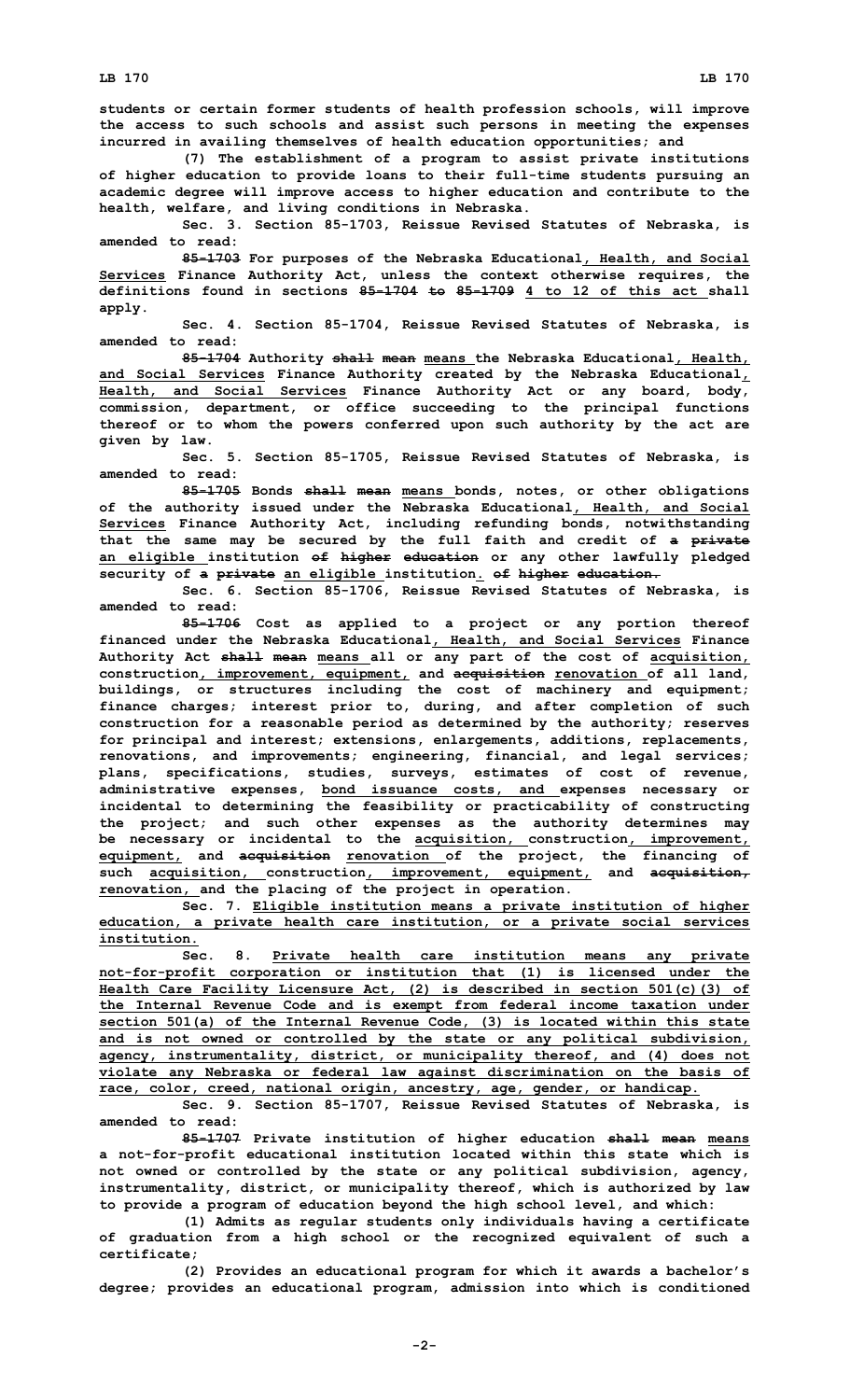**upon the prior attainment of <sup>a</sup> bachelor's degree or its equivalent, for which it awards <sup>a</sup> postgraduate degree; provides <sup>a</sup> program of not less than two years in length which is acceptable for full credit toward <sup>a</sup> bachelor's degree; or offers <sup>a</sup> two-year program in engineering, mathematics, or the physical or biological sciences which is designed to prepare the student to work as <sup>a</sup> technician and at <sup>a</sup> semiprofessional level in engineering, research, medicine, or other technological fields which require the understanding and application of basic engineering, scientific, or mathematical principles or knowledge;**

**(3) Is accredited by <sup>a</sup> regionally recognized accrediting agency or association or, if not so accredited, is an institution whose credits are accepted, on transfer, by not less than three institutions which are so accredited, for credit on the same basis as if transferred from an institution so accredited; and**

**(4) Has <sup>a</sup> student admissions policy which that does not violate any other Nebraska or federal law against discrimination on the basis of race, color, creed, national origin, ancestry, age, gender, or handicap.**

**Sec. 10. Private social services institution means any private not-for-profit corporation or institution that (1) provides health, safety, and welfare assistance, including emergency, social, housing, and related support services, to members of the general public in the state, (2) is described in section 501(c)(3) of the Internal Revenue Code and is exempt from federal income taxation under section 501(a) of the Internal Revenue Code, (3) is located within this state and is not owned or controlled by the state or any political subdivision, agency, instrumentality, district, or municipality thereof, and (4) does not violate any Nebraska or federal law against discrimination on the basis of race, color, creed, national origin, ancestry, age, gender, or handicap.**

**Sec. 11. Section 85-1708, Reissue Revised Statutes of Nebraska, is amended to read:**

**85-1708 (1) Project shall mean means any property located within the state, constructed or acquired before or after August 30, 1981, that may be used or will be useful in connection with the instruction, feeding, recreation, or housing of students, the provision of health care services to members of the general public, the provision of social services to members of the general public, the conducting of research, administration, or other work of <sup>a</sup> private an eligible institution, of higher education, or any combination of the foregoing. Project shall include, includes, but is not be limited to, an academic facility, administrative facility, agricultural facility, assembly hall, assisted-living facility, athletic facility, auditorium, campus, communication facility, congregate care housing, emergency services facility, exhibition hall, health care facility, health service institution, hospital, housing for faculty and other staff, instructional facility, laboratory, library, maintenance facility, medical clinic, medical services facility, museum, nursing or skilled nursing services facility, offices, parking area, personal care services facility, physical educational facility, recreational facility, research facility, senior, retirement, or home care services facility, social services facility, stadium, storage facility, student facility, student health facility, student housing, student union, theatre, or utility facility.**

**(2) Project shall also mean means and include includes the refunding or refinancing of outstanding obligations, mortgages, or advances, including advances from an endowment or similar fund, originally issued, made, or given by such private the eligible institution of higher education to finance the cost of <sup>a</sup> project or projects, and including the financing of eligible swap termination payments, whenever the authority finds that such refunding or refinancing is in the public interest and either:**

**(a) Alleviates <sup>a</sup> financial hardship upon the private eligible institution; of higher education;**

**(b) Results in <sup>a</sup> lesser cost of education, health care, housing, or social and related support services to its the eligible institution's students, patients, residents, clients, and other general public consumers; or**

**(c) Enables the private eligible institution of higher education to offer greater security for the financing of <sup>a</sup> new project or projects or to effect savings in interest costs or more favorable amortization terms.**

**Sec. 12. Section 85-1709, Reissue Revised Statutes of Nebraska, is amended to read:**

**85-1709 Property shall mean means the real estate upon which <sup>a</sup> project is or will be located, including equipment, machinery, and other similar items necessary or convenient for the operation of the project in the manner for which its use is intended, but not including such items as fuel, supplies, or other items that are customarily deemed to result in <sup>a</sup> current operation charge. Property shall does not include any property used or to be**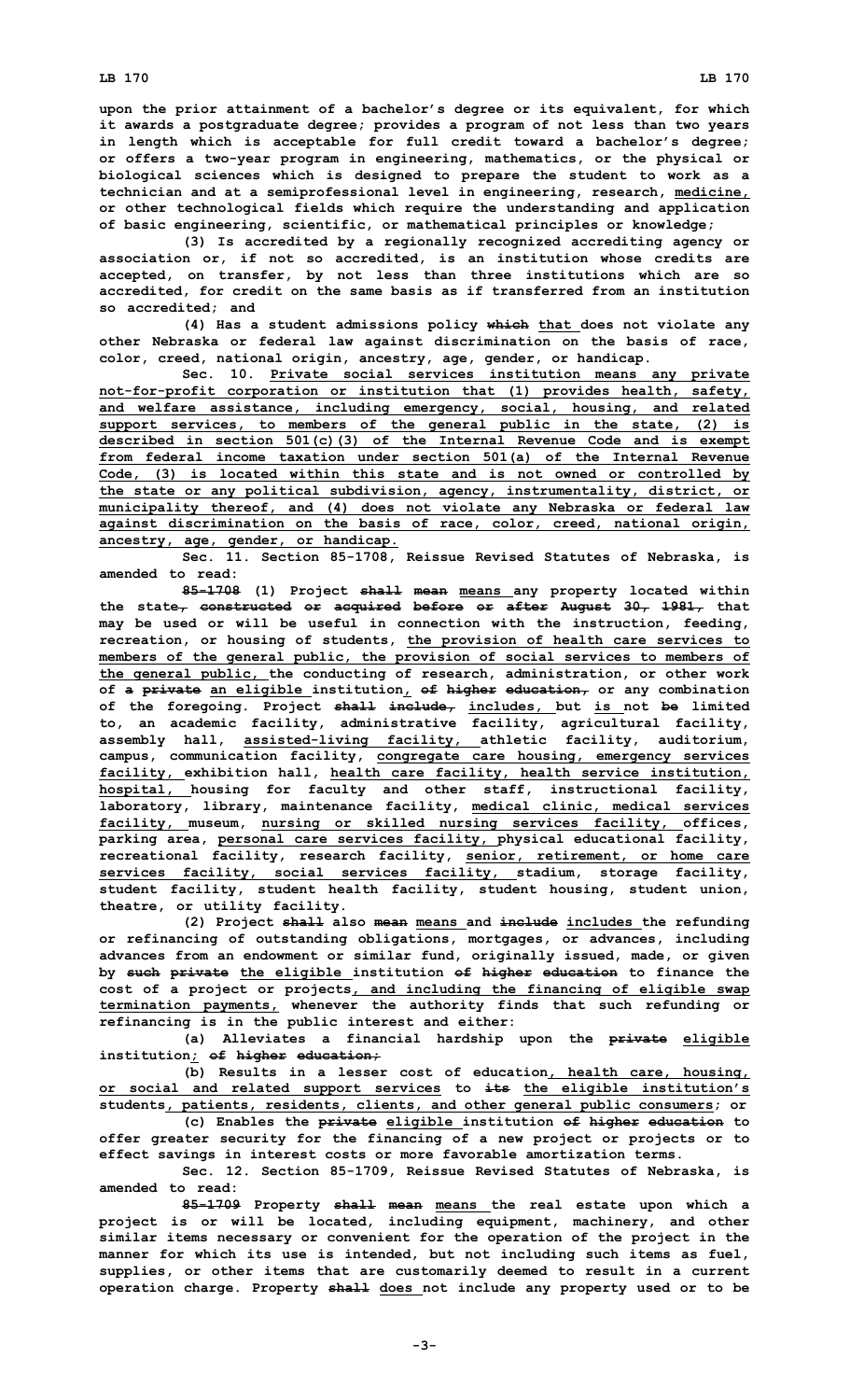**used primarily for sectarian instruction or study or as <sup>a</sup> place for devotional activities or religious worship nor any property which is used or to be used primarily in connection with any part of the program of <sup>a</sup> school or department of divinity for any religious denomination or the training of ministers, priests, rabbis, or other professional persons in the field of religion.**

**Sec. 13. Section 85-1710, Reissue Revised Statutes of Nebraska, is amended to read:**

**85-1710 There is hereby created <sup>a</sup> body politic and corporate to be known as the Nebraska Educational, Health, and Social Services Finance Authority. The authority is constituted <sup>a</sup> public instrumentality, and the exercise by the authority of the powers conferred by the Nebraska Educational, Health, and Social Services Finance Authority Act shall be deemed and held to be the performance of an essential public function of the state.**

**Sec. 14. Section 85-1711, Reissue Revised Statutes of Nebraska, is amended to read:**

**85-1711 (1) The authority shall consist of seven members, to be appointed by the Governor, who shall be residents of the state, not more than four of whom shall be members of the same political party.**

**(2) Of the seven members:**

**(a) At least one of the members shall be <sup>a</sup> trustee, director, officer, or employee of one or more private institutions of higher education in the state;.**

**(b) At least one shall be <sup>a</sup> person having <sup>a</sup> favorable reputation for skill, knowledge, and experience in the field of finance;.**

**(c) At least one shall be <sup>a</sup> person experienced in and having <sup>a</sup> favorable reputation for skill, knowledge, and experience in the educational building construction field;.**

**(d) At least one shall be <sup>a</sup> person experienced in and having <sup>a</sup> favorable reputation in the field of public accounting;.**

**(e) After the initial appointment provided for in subdivision (3)(a) of this section is made, at least one shall be <sup>a</sup> trustee, director, officer, or employee of one or more private health care institutions in the state; and**

**(f) After the initial appointment provided for in subdivision (3)(b) of this section is made, at least one shall be <sup>a</sup> trustee, director, officer, or employee of one or more private social services institutions in the state.**

**(3) The initial appointments of the members described in subdivisions (2)(e) and (2)(f) of this section shall be made as follows:**

**(a) For the first member whose term expires after the effective date of this act and who is not the sole member described in subdivision (2)(a), (2)(b), (2)(c), or (2)(d) of this section, the Governor shall appoint <sup>a</sup> successor who meets the qualifications described in subdivision (2)(e) of this section; and**

**(b) For the second member whose term expires after the effective date of this act and who is not the sole member described in subdivision (2)(a), (2)(b), (2)(c), or (2)(d) of this section, the Governor shall appoint <sup>a</sup> successor who meets the qualifications described in subdivision (2)(f) of this section.**

**(4) The members of the authority first appointed shall serve for terms expiring as follows: One on December 31, 1982; two on December 31, 1983; two on December 31, 1984; and two on December 31, 1985, respectively, the term of each such member to be designated by the Governor. Upon the expiration of the term of any member, his or her successor shall be appointed for <sup>a</sup> term of four years and until <sup>a</sup> successor has been appointed and qualified. The Governor shall fill any vacancy for the remainder of the unexpired term. Any member of the authority may be removed by the Governor for misfeasance, malfeasance, or willful neglect of duty or other cause after notice and <sup>a</sup> public hearing unless such notice and hearing shall be expressly waived in writing by the accused member. Each member shall be eligible for reappointment to <sup>a</sup> successive term but shall be declared ineligible for three consecutive full terms.**

**Sec. 15. Section 85-1712, Reissue Revised Statutes of Nebraska, is amended to read:**

**85-1712 The Governor shall designate one of the members representing the private institutions of higher education to convene the organizational meeting of the authority and to serve as its temporary chairperson. At that meeting and annually thereafter, Each year the authority shall elect one of its members as chairperson and another member as vice-chairperson. It may appoint an executive director and assistant executive director, who shall not be members of the authority but who shall serve at the pleasure of the authority. An assistant executive director shall perform the duties of the executive director in the event of the absence or inability to act of the executive director. They shall receive such compensation as shall be fixed**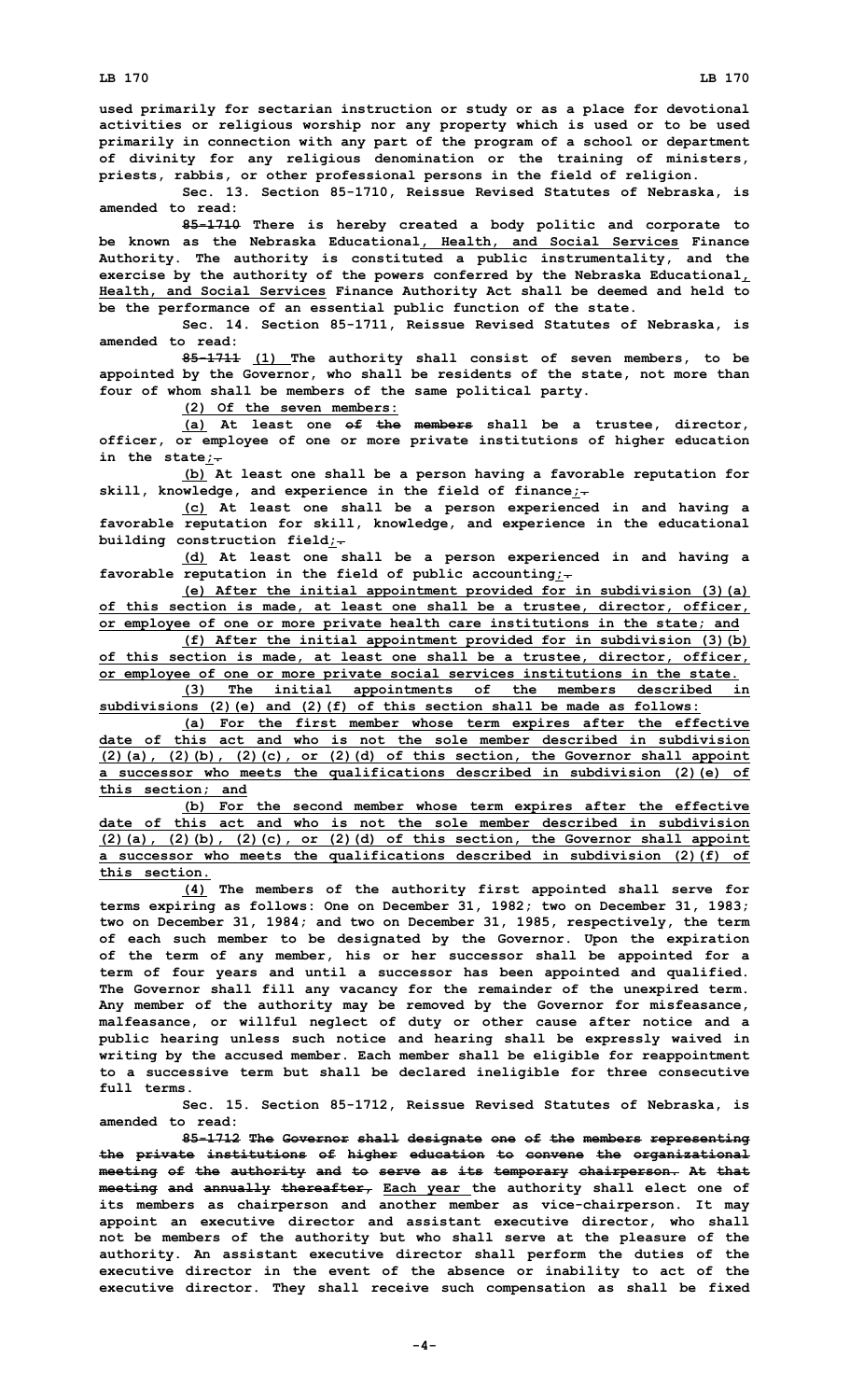**by the authority. The authority may receive contributions to fund any of the expenses of the authority from private donors, including any one or more of the private eligible institutions of higher education or an association or any one or more associations representing the private eligible institutions. of higher education.**

**Sec. 16. Section 85-1713, Reissue Revised Statutes of Nebraska, is amended to read:**

**85-1713 The executive director, assistant executive director, or any other person designated by resolution of the authority shall keep records and accounts of all proceedings and financial dealings of the authority, shall be custodian of all books, documents, and papers filed with the authority, the minute book or journal of the authority, and its official seal, and shall be custodian of all funds of the authority. The executive director, assistant executive director, or other designated person may cause copies to be made of all minutes and other records and documents of the authority and may give certificates under the official seal of the authority to the effect that such copies are true copies, and all persons dealing with the authority may rely upon such certificates.**

**Sec. 17. Section 85-1714, Reissue Revised Statutes of Nebraska, is amended to read:**

**85-1714 Four members of the authority shall constitute <sup>a</sup> quorum. The affirmative vote of <sup>a</sup> majority of all of the members of the authority shall be necessary for any action taken by the authority. A vacancy in the membership of the authority shall not impair the right of <sup>a</sup> quorum to exercise all the rights and perform all the duties of the authority. Any action taken by the authority under the Nebraska Educational, Health, and Social Services Finance Authority Act may be authorized by resolution at any regular or special meeting, and each such resolution shall take effect immediately and need not be published or posted. Members of the authority may participate in <sup>a</sup> regular or special meeting of the authority by telephone conference call or videoconference as long as the chairperson or vice-chairperson conducts the meeting at <sup>a</sup> location where the public is able to participate by attendance at that location and the telephone conference call or videoconference otherwise conforms to the requirements of subdivisions (2)(a) through (e) of section 84-1411.**

**Sec. 18. Section 85-1715, Reissue Revised Statutes of Nebraska, is amended to read:**

**85-1715 Before the issuance of any bonds under the Nebraska Educational, Health, and Social Services Finance Authority Act, the chairperson, vice-chairperson, executive director, and assistant executive director, if any, and any other member of the authority authorized by resolution of the authority to handle funds or sign checks of the authority shall execute <sup>a</sup> surety bond in such amount as <sup>a</sup> majority of the members of the authority determine, or alternatively, the chairperson of the authority shall execute <sup>a</sup> blanket bond effecting such coverage. Each surety bond shall be conditioned upon the faithful performance of the duties of the office or offices covered and shall be executed by <sup>a</sup> surety company authorized to transact business in this state, and the cost of each such surety bond shall be paid by the authority.**

**Sec. 19. Section 85-1716, Reissue Revised Statutes of Nebraska, is amended to read:**

**85-1716 The members of the authority shall receive no compensation for the performance of their duties as members, but each such member shall be paid his or her actual and necessary expenses while engaged in the performance of such duties as provided in sections 81-1174 to 81-1177 from any funds legally available therefor.**

**Sec. 20. Section 85-1717, Reissue Revised Statutes of Nebraska, is amended to read:**

**85-1717 Notwithstanding any other law to the contrary, it shall not be or constitute <sup>a</sup> conflict of interest for <sup>a</sup> trustee, director, officer, or employee of any educational institution, health care institution, social services institution, financial institution, commercial bank or trust company, architecture firm, insurance company, or any firm, person, or corporation to serve as <sup>a</sup> member of the authority, but such trustee, director, officer, or employee shall abstain from any deliberation or action by the authority when the business affiliation of any such trustee, director, officer, or employee is involved. The executive director may serve less than full time. If the executive director serves less than full time, his or her other employment, if any, shall be reviewed by the members of the authority for potential conflicts of interest and whether such other employment would prevent the executive director from fully discharging his or her duties. No member of the authority may be <sup>a</sup> representative of <sup>a</sup> bank, investment banking firm, or other financial**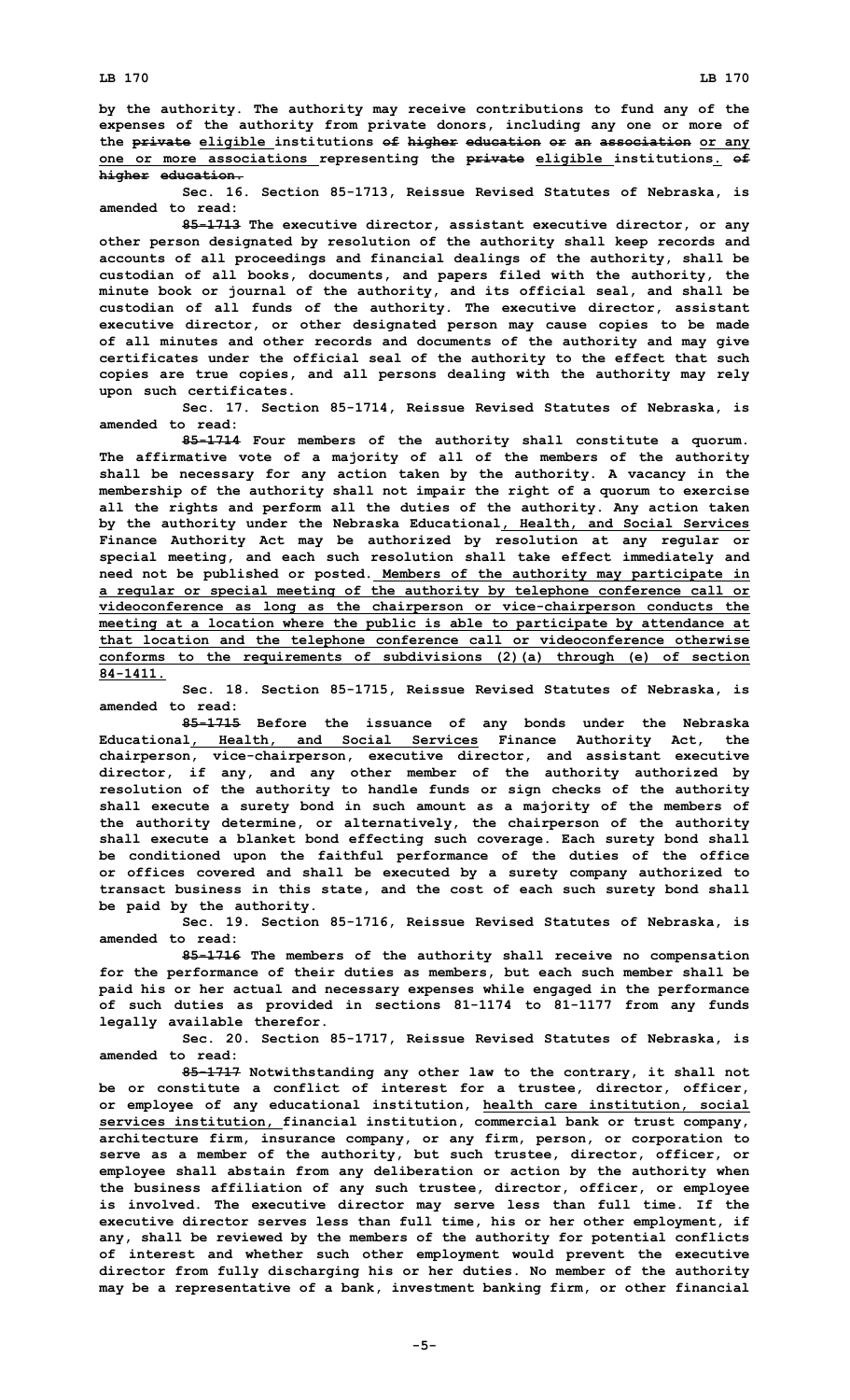**institution that underwrites the bonds of the authority.**

**Sec. 21. Section 85-1718, Reissue Revised Statutes of Nebraska, is amended to read:**

**85-1718 The purpose of the authority shall be to assist private eligible institutions of higher education in the constructing, acquisition, construction, improvement, equipment, renovation, financing, and refinancing of projects and to administer and operate the Nebraska Health Education Assistance Loan Program as provided in sections 85-1754 to 85-1759 57 to 62 of this act and the Nebraska Student Loan Assistance Program as provided in sections 85-1760 to 85-1762. 63 to 65 of this act.**

**Sec. 22. Section 85-1719, Reissue Revised Statutes of Nebraska, is amended to read:**

**85-1719 The authority shall have perpetual succession as <sup>a</sup> body politic and corporate and may adopt bylaws for the regulation of its affairs and the conduct of its business.**

**Sec. 23. Section 85-1720, Reissue Revised Statutes of Nebraska, is amended to read:**

**85-1720 The authority may adopt an official seal and alter the same at its pleasure.**

**Sec. 24. Section 85-1721, Reissue Revised Statutes of Nebraska, is amended to read:**

**85-1721 The authority may maintain an office at such place or places within Nebraska as it may designate.**

**Sec. 25. Section 85-1722, Reissue Revised Statutes of Nebraska, is amended to read:**

**85-1722 The authority may sue and be sued in its own name.**

**Sec. 26. Section 85-1723, Reissue Revised Statutes of Nebraska, is amended to read:**

**85-1723 The authority may determine the location and character of any project to be financed or refinanced under the Nebraska Educational, Health, and Social Services Finance Authority Act and acquire, construct, reconstruct, improve, equip, remodel, renovate, replace, maintain, repair, operate, lease as lessee or lessor, and regulate the same. The authority may also enter into contracts for any or all of such purposes, enter into contracts for the management and operation of <sup>a</sup> project, and designate <sup>a</sup> private an eligible institution of higher education as its agent to determine the location and character of <sup>a</sup> project undertaken by such private eligible institution of higher education under the act and, as the agent of the authority, to acquire, construct, reconstruct, improve, equip, remodel, renovate, replace, maintain, repair, operate, lease as lessee or lessor, and regulate the same and, as the agent of the authority, to enter into contracts for any or all of such purposes, including contracts for the management and operation of such project.**

**Sec. 27. Section 85-1724, Reissue Revised Statutes of Nebraska, is amended to read:**

**85-1724 The authority may issue bonds of the authority for any of its corporate purposes and fund or refund the same pursuant to the Nebraska Educational, Health, and Social Services Finance Authority Act.**

**Sec. 28. Section 85-1725, Reissue Revised Statutes of Nebraska, is amended to read:**

**85-1725 The authority may charge and collect rates, rents, fees, and other charges for the use of and for the services furnished or to be furnished by <sup>a</sup> project or any portion thereof and contract with any person, partnership, limited liability company, association, or corporation or other body public or private, except that the authority shall have no jurisdiction over rates, rents, fees, and charges established by <sup>a</sup> private an eligible institution of higher education for its students, patients, residents, clients, or other consumers other than to require that such rates, rents, fees, and charges by such eligible institution be sufficient to discharge such institution's obligation to the authority.**

**Sec. 29. Section 85-1726, Reissue Revised Statutes of Nebraska, is amended to read:**

**85-1726 The authority may establish rules and regulations for the use of <sup>a</sup> project or any portion thereof and designate <sup>a</sup> private an eligible institution of higher education as its agent to establish rules and regulations for the use of <sup>a</sup> project undertaken by such private eligible institution. of higher education.**

**Sec. 30. Section 85-1727, Reissue Revised Statutes of Nebraska, is amended to read:**

**85-1727 The authority may employ consulting engineers, architects, attorneys, accountants, trustees, construction and finance experts, superintendents, managers, and such other employees and agents as may be**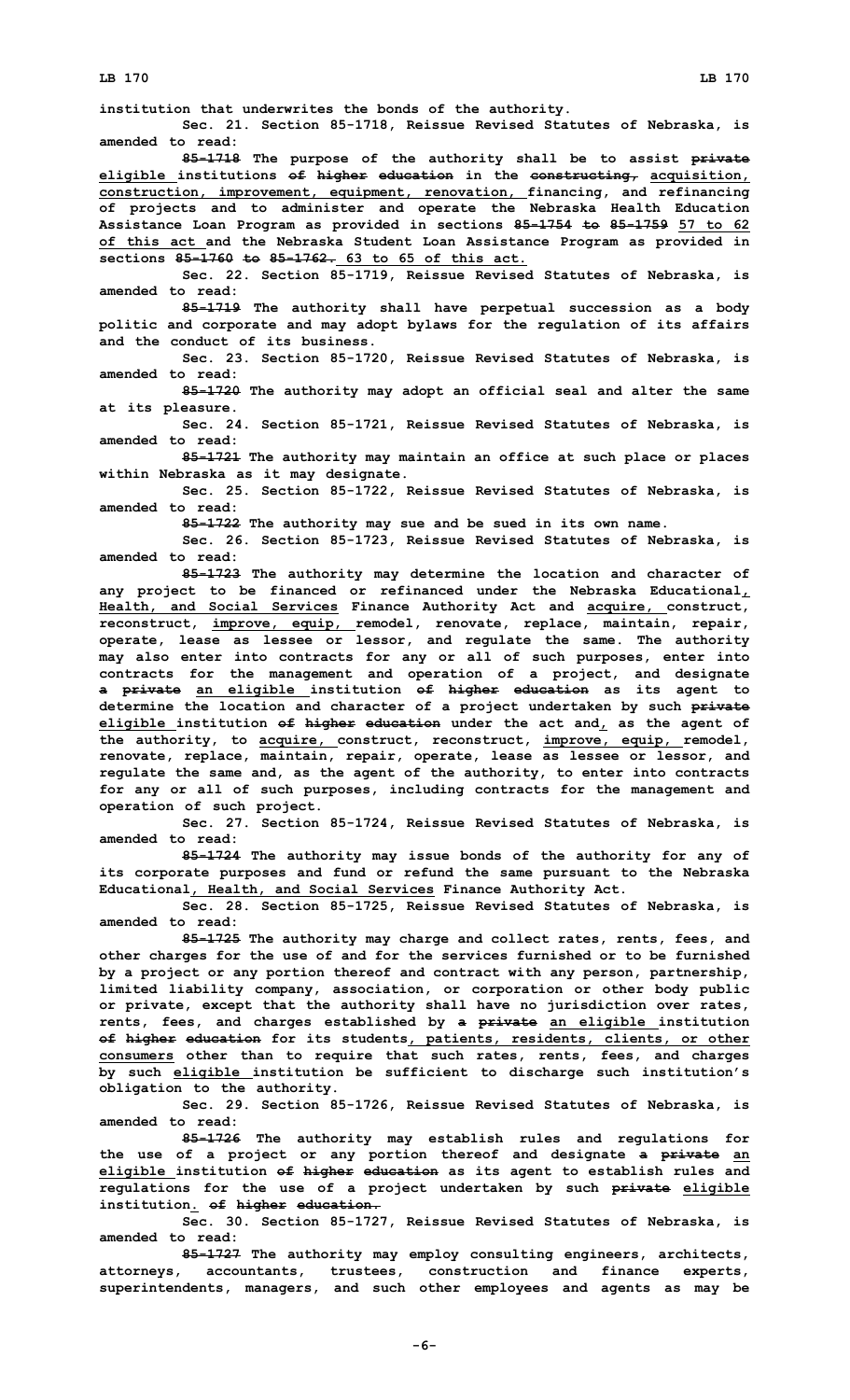**LB 170 LB 170**

**necessary in its judgment, and fix their compensation.**

**Sec. 31. Section 85-1728, Reissue Revised Statutes of Nebraska, is amended to read:**

**85-1728 The authority may receive and accept from any source loans or grants for or in aid of the acquisition, construction, improvement, equipment, or renovation of <sup>a</sup> project or any portion thereof, and receive and accept from any source loans, grants, aid, or contributions of money, property, labor, or other things of value, to be held, used, and applied only for the purpose for which such loans, grants, aid, or contributions are made.**

**Sec. 32. Section 85-1729, Reissue Revised Statutes of Nebraska, is amended to read:**

**85-1729 The authority may mortgage all or any portion of any project or any other facilities conveyed to the authority for such purpose and the site or sites thereof, whether presently owned or subsequently acquired, for the benefit of the holders of the bonds of the authority issued to finance such project or any portion thereof or issued to refund or refinance outstanding indebtedness or to reimburse an endowment or any similar fund of <sup>a</sup> private an eligible institution of higher education as permitted by the Nebraska Educational, Health, and Social Services Finance Authority Act.**

**Sec. 33. Section 85-1730, Reissue Revised Statutes of Nebraska, is amended to read:**

**85-1730 The authority may make loans to any private eligible institution of higher education for the cost of any project or in anticipation of the receipt of tuition or other revenue by the eligible institution in accordance with an agreement between the authority and such private eligible institution, of higher education, except that (1) no such loan shall exceed the total cost of such project as determined by such private eligible institution of higher education and approved by the authority and (2) any loan made in anticipation of the receipt of tuition or other revenue shall not exceed the anticipated amount of tuition or other revenue to be received by the private eligible institution of higher education in the one-year period following the date of such loan.**

**Sec. 34. Section 85-1731, Reissue Revised Statutes of Nebraska, is amended to read:**

**85-1731 The authority may issue bonds and make loans to <sup>a</sup> private an eligible institution of higher education and refund or reimburse outstanding obligations, mortgages, or advances, including advances from an endowment or any similar fund, issued, made, or given by such private eligible institution of higher education, whether before or after August 30, 1981, for the cost of <sup>a</sup> project, including the power to issue bonds and make loans to <sup>a</sup> private an eligible institution of higher education to refinance indebtedness incurred or to reimburse advances made for projects undertaken prior thereto whenever the authority has received <sup>a</sup> written letter of intent to underwrite, place, or purchase the bonds from <sup>a</sup> financial institution having the powers of an investment bank, commercial bank, or trust company and finds that such financing or refinancing is in the public interest, and either: (1) Alleviates <sup>a</sup> financial hardship upon the private eligible institution; of higher education, (2) results in <sup>a</sup> lesser cost of education, health care services, or social services; or (3) enables the private eligible institution of higher education to offer greater security for <sup>a</sup> loan or loans to finance <sup>a</sup> new project or projects or to effect savings in interest costs or more favorable amortization terms.**

**Sec. 35. Section 85-1732, Reissue Revised Statutes of Nebraska, is amended to read:**

**85-1732 The authority may charge to and equitably apportion among participating private eligible institutions of higher education its administrative costs and expenses incurred in the exercise of the powers and duties conferred by the Nebraska Educational, Health, and Social Services Finance Authority Act.**

**Sec. 36. Section 85-1733, Reissue Revised Statutes of Nebraska, is amended to read:**

**85-1733 The authority may do all things necessary or convenient to carry out the purposes of the Nebraska Educational, Health, and Social Services Finance Authority Act.**

**In carrying out the purposes of the act, the authority may undertake <sup>a</sup> project for two or more private eligible institutions of higher education jointly, or for any combination thereof, and thereupon all other provisions of the act shall apply to and be for the benefit of the authority and such joint participants.**

**Sec. 37. Section 85-1734, Reissue Revised Statutes of Nebraska, is amended to read:**

**85-1734 Notwithstanding any other provision contained in the**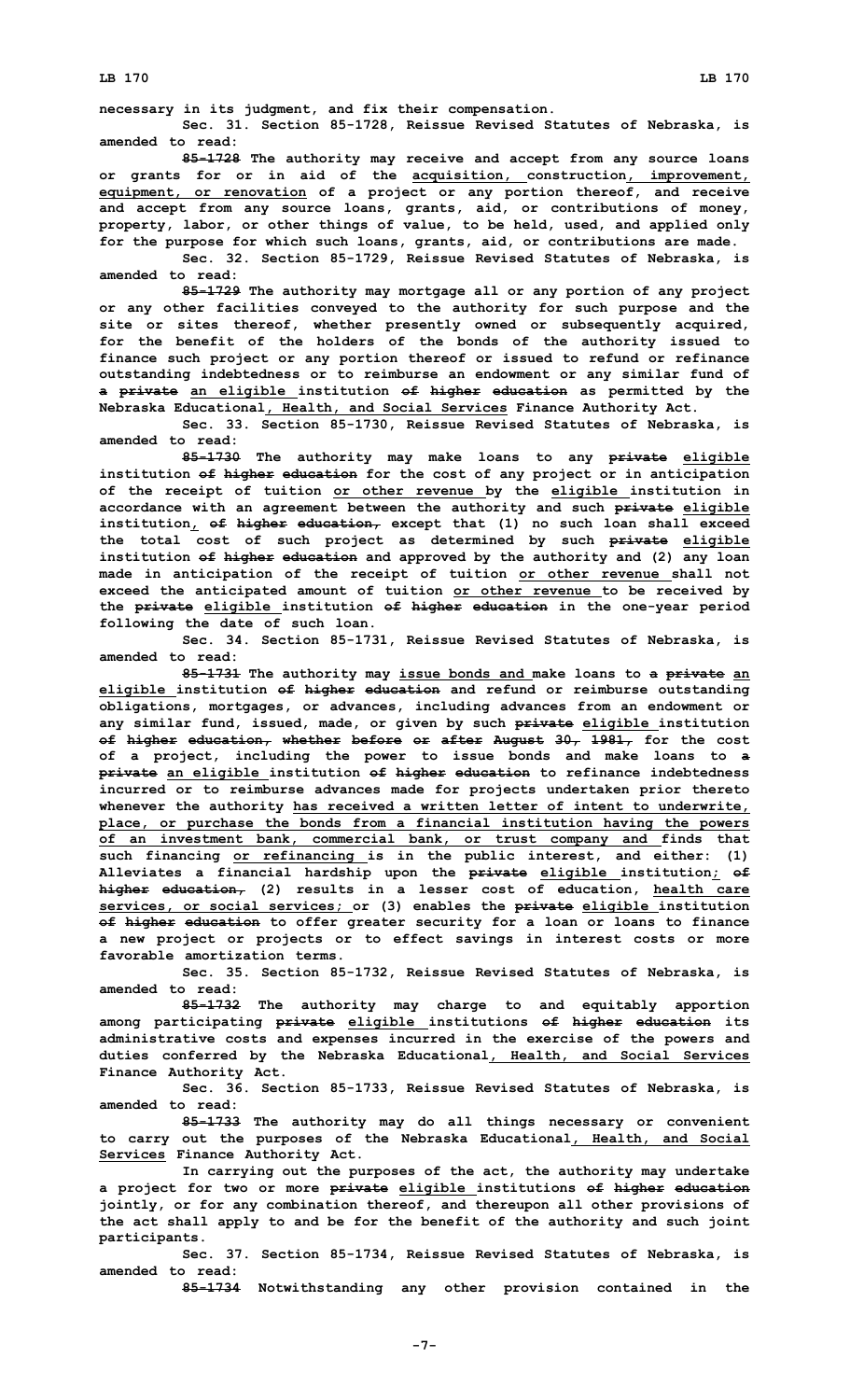**Nebraska Educational, Health, and Social Services Finance Authority Act, the authority may combine for financing purposes, with the consent of all of the private eligible institutions of higher education which are involved, the project or projects and some or all future projects of any private institution or private eligible institutions, of higher education, but the money set aside in any fund or funds pledged for any series or issue of bonds shall be held for the sole benefit of such series or issue separate and apart from any money pledged for any other series or issue of bonds of the authority. To facilitate the combining of projects, bonds may be issued in series under one or more resolutions or trust agreements indentures and be fully open end, thus providing for the unlimited issuance of additional series, or partially open end, limited as to additional series, all in the discretion of the authority. Notwithstanding any other provision of the act to the contrary, the authority may, in its discretion, permit <sup>a</sup> private an eligible institution of higher education to substitute one or more projects of equal value, as determined by an independent appraiser satisfactory to the authority, for any project financed under the act on such terms and subject to such conditions as the authority may prescribe.**

**Sec. 38. Section 85-1735, Reissue Revised Statutes of Nebraska, is amended to read:**

**85-1735 All expenses incurred in carrying out the Nebraska Educational, Health, and Social Services Finance Authority Act shall be payable solely from funds provided under the act, and no liability or obligation shall be incurred by the authority beyond the extent to which money has been provided under the act.**

**Sec. 39. Section 85-1736, Reissue Revised Statutes of Nebraska, is amended to read:**

**85-1736 The authority is authorized and empowered, directly or by and through <sup>a</sup> private an eligible institution, of higher education, as its agent, to acquire by purchase, gift, or devise, such lands, structures, property, real or personal, rights, rights-of-way, franchises, easements, and other interests in lands, and including existing facilities of <sup>a</sup> private an eligible institution, of higher education, as it may deem necessary or convenient for the acquisition, construction, acquisition, improvement, equipment, renovation, or operation of <sup>a</sup> project, upon such terms and at such prices as may be considered by it to be reasonable and can be agreed upon between the authority and the owner thereof, and to take title thereto in the name of the authority or in the name of <sup>a</sup> private an eligible institution of higher education as its agent.**

**Sec. 40. Section 85-1737, Reissue Revised Statutes of Nebraska, is amended to read:**

**85-1737 When the principal of and interest on bonds of the authority issued to finance the cost of <sup>a</sup> particular project or projects for <sup>a</sup> private an eligible institution, of higher education, including any refunding bonds issued to refund and refinance such bonds, have been fully paid and retired or when adequate provision has been made to fully pay and retire the same, and all other conditions of the bond resolution and any trust indenture authorizing the same have been satisfied and the lien created by such bond resolution or trust indenture has been released in accordance with the provisions thereof, the authority shall promptly do such things and execute such deeds, conveyances, and other instruments, if any, as are necessary and required to convey title to such project or projects to such private eligible institution.of higher education.**

**Sec. 41. Section 85-1738, Revised Statutes Cumulative Supplement, 2012, is amended to read:**

**85-1738 The authority is hereby authorized to provide by resolution, at one time or from time to time, for the issuance of bonds for the purpose of (1) paying, refinancing, or reimbursing all or any part of the cost of <sup>a</sup> project, (2) administering and operating the Nebraska Health Education Assistance Loan Program and the Nebraska Student Loan Assistance Program, or (3) making loans to any private eligible institution of higher education in anticipation of the receipt of tuition or other revenue by the eligible institution. Except to the extent payable from payments to be made on securities or federally guaranteed securities as provided in sections 85-1741 and 85-1742, 44 and 45 of this act, the principal of and the interest on such bonds shall be payable solely out of the revenue of the authority derived from the project or program to which they relate and from any other facilities or assets pledged or made available therefor by the private eligible institution of higher education for whose benefit such bonds were issued. The bonds of each issue shall be dated, shall bear interest at such rate or rates, including variations of such rates, without regard to any limit contained in any other statute or law of the State of Nebraska, shall mature at such**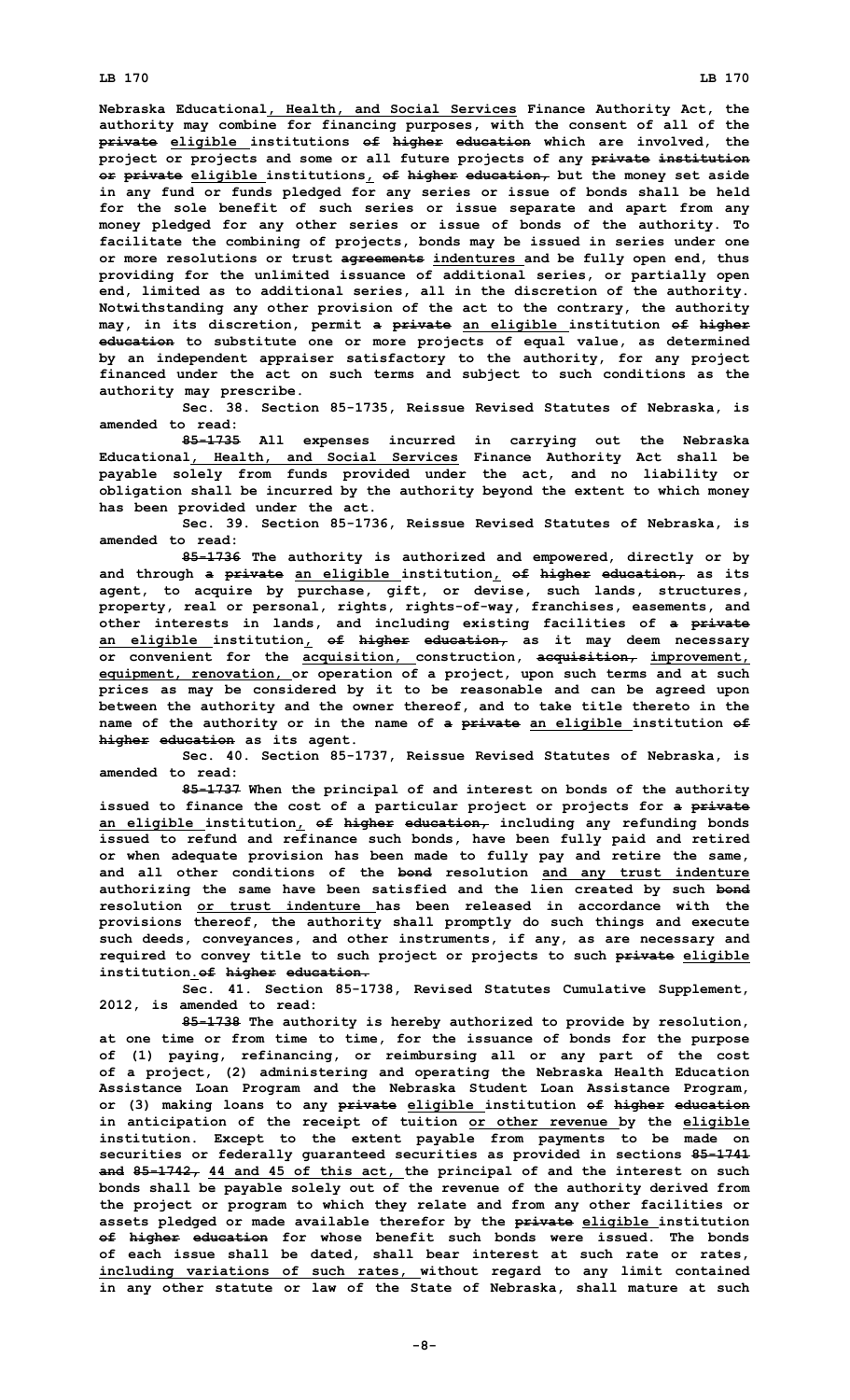**time or times not exceeding forty years from the date thereof, all as may be determined by the authority, and may be made redeemable before maturity, at the option of the authority, at such price or prices, which may be at <sup>a</sup> premium or discount, and under such terms and conditions as may be fixed by the authority in the authorizing resolution and any trust indenture. Except to the extent required by the Nebraska Educational, Health, and Social Services Finance Authority Act and for bonds issued to fund the Nebraska Student Loan Assistance Program, such bonds are to be paid out of the revenue of the project to which they relate and, in certain instances, the revenue of certain other facilities, and subject to the provisions of sections 85-1741 and 85-1742 44 and 45 of this act with respect to <sup>a</sup> pledge of securities or government securities, the bonds may be unsecured or secured in the manner and to the extent determined by the authority in its discretion.**

**The authority shall determine the form of the bonds, including any interest coupons to be attached thereto, and shall fix the denomination or denominations of the bonds and the place or places of payment of principal and interest which may be at any bank or trust company within or without the state. The bonds shall be signed in the name of the authority, by its chairperson or vice-chairperson or by <sup>a</sup> facsimile signature of such person, the official seal of the authority or <sup>a</sup> facsimile thereof shall be affixed thereto or printed or impressed thereon and attested by the manual or facsimile signature of the executive director or assistant executive director of the authority, except that facsimile signatures of members of the authority shall be sufficient only if the resolution or trust indenture requires that the trustee for such bond issue manually authenticate each bond and the resolution or trust indenture permits the use of facsimile signatures, and any coupons attached thereto to the bonds shall bear the facsimile signature of the executive director or assistant executive director of the authority. The resolution or trust indenture authorizing the bonds may provide that the bonds contain <sup>a</sup> recital that they are issued under the Nebraska Educational, Health, and Social Services Finance Authority Act, and such recital shall be deemed conclusive evidence of the validity of the bonds and the regularity of the issuance. The provisions of section 10-126 shall not apply to bonds issued by the authority. The provisions of section 10-140 shall apply to bonds issued by the authority. In case any official of the authority whose signature or <sup>a</sup> facsimile of whose signature appears on any bonds or coupons ceases to be such an official before the delivery of such bonds, such signature or such facsimile shall nevertheless be valid and sufficient for all purposes the same as if he or she had remained an official of the authority until such delivery.**

**All bonds issued under the act shall have and are hereby declared to have all the qualities and incidents of negotiable instruments under the law of the State of Nebraska. The bonds may be issued in coupon or in registered form, or both, and one form may be exchangeable for the other in such manner as the authority may determine. Provision may be made for the registration of any coupon bonds as to principal alone and also as to both principal and interest and for the reconversion into coupon bonds of any bonds registered as to both principal and interest. The bonds may be sold in such manner, either at public or private sale, as the authority may determine.**

**The proceeds of the bonds of each issue shall be used solely for the payment of the costs of the project or program for which such bonds have been issued and shall be disbursed in such manner and under such restrictions, if any, as the authority may provide in the resolution authorizing the issuance of such bonds or in the trust agreement indenture provided for in section 85-1740 43 of this act securing the same. If the proceeds of the bonds of any issue, by error of estimates or otherwise, are less than such costs, additional bonds may in like manner be issued to provide the amount of such deficit and, unless otherwise provided in the resolution authorizing the issuance of such bonds or in the trust agreement indenture securing the same, shall be deemed to be of the same issue and shall be entitled to payment from the same fund without preference or priority of the bonds first issued. If the proceeds of the bonds of any issue exceed the cost of the project or program for which they were issued, the surplus shall be deposited to the credit of the sinking fund for such bonds or shall be applied as may otherwise be permitted by applicable federal income tax laws relating to the tax exemption of interest.**

**Prior to the preparation of definitive bonds, the authority may under like restrictions issue interim receipts or temporary bonds, with or without coupons, exchangeable for definitive bonds when such bonds have been executed and are available for delivery.**

**The authority may also provide for the replacement of any bonds which become mutilated or are destroyed or lost. Bonds may be issued under the act without obtaining the consent of any officer, department, division,**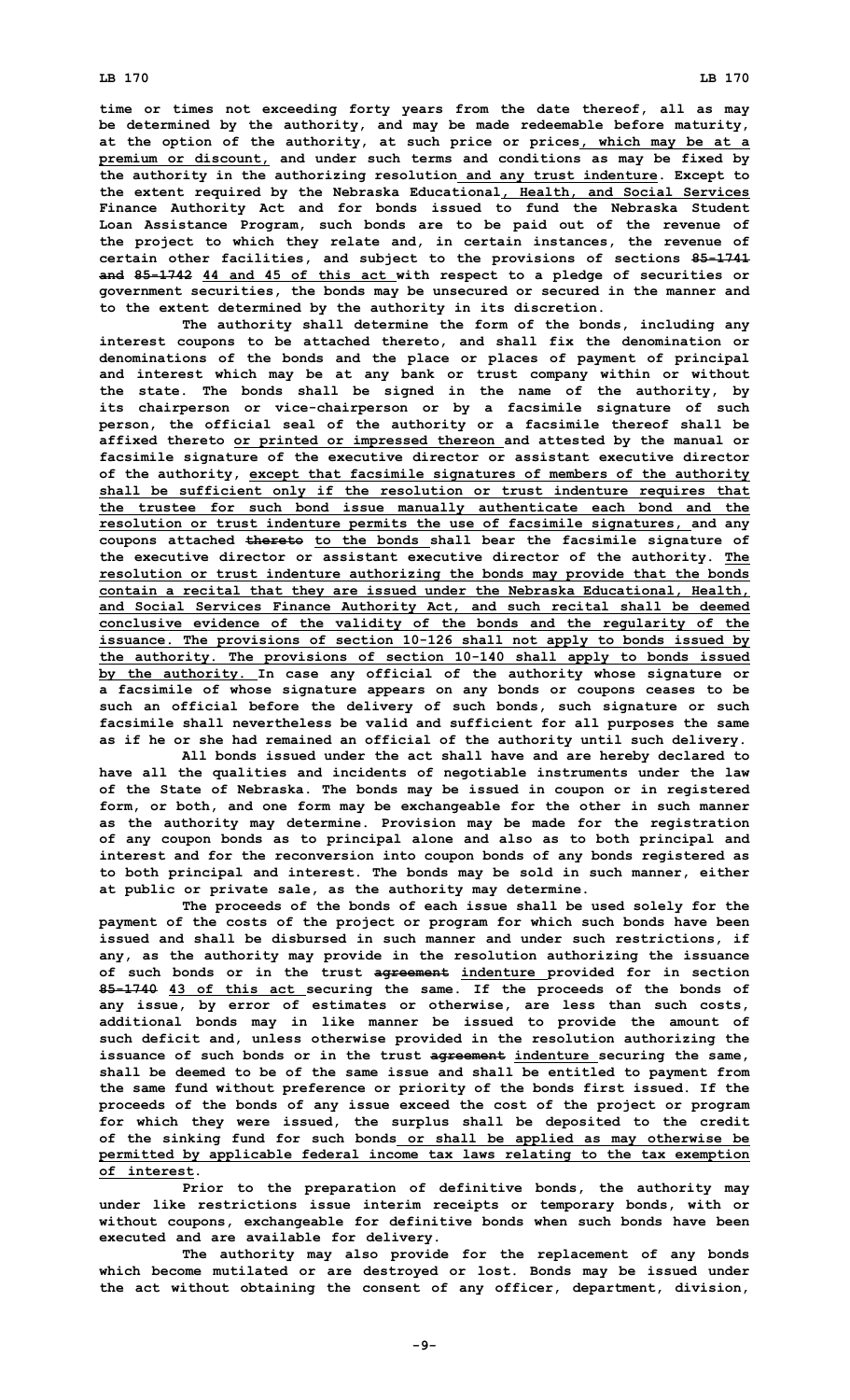**commission, board, bureau, or agency of the state and without any other proceedings or conditions other than those proceedings and conditions which are specifically required by the act. The authority may out of any funds available therefor purchase its bonds. The authority may hold, pledge, cancel, or resell such bonds, subject to and in accordance with any agreement with the bondholders.**

**Members of the authority shall not be liable to the state, the authority, or any other person as <sup>a</sup> result of their activities, whether ministerial or discretionary, as authority members, except for willful dishonesty or intentional violations of law. Members of the authority and any person executing bonds or policies of insurance shall not be liable personally thereon or be subject to any personal liability or accountability by reason of the issuance thereof. The authority may purchase liability insurance for members, officers, and employees and may indemnify any authority member to the same extent that <sup>a</sup> school district may indemnify <sup>a</sup> school board member pursuant to section 79-516.**

**Sec. 42. Section 85-1739, Reissue Revised Statutes of Nebraska, is amended to read:**

**85-1739 Any resolution or resolutions authorizing any bonds or any issue of bonds and any trust indenture securing any bonds or any issue of bonds may contain provisions, which shall be <sup>a</sup> part of the contract with the holders of the bonds to be authorized, as to (1) pledging or assigning the revenue of the project or loan with respect to which such bonds are to be issued or the revenue of any other property, facilities, or loans, (2) the rentals, fees, loan payments, and other amounts to be charged, the amounts to be raised in each year thereby, and the use and disposition of such amounts, (3) the setting aside of reserves or sinking funds, and the regulation, investment, and disposition thereof, (4) limitations on the use of the project, (5) limitations on the purpose to which or the investments in which the proceeds of sale of any issue of bonds then or thereafter to be issued may be applied and pledging such proceeds to secure the payment of the bonds or any issue of the bonds, (6) limitations on the issuance of additional bonds, the terms upon which additional bonds may be issued and secured, and the refunding of outstanding bonds, (7) the procedure, if any, by which the terms of any contract with bondholders may be amended or abrogated, the amount of bonds the holders of which must consent thereto, and the manner in which such consent may be given, (8) limitations on the amount of money derived from the project or loan to be expended for operating, administrative, or other expenses of the authority, (9) defining the acts or omissions to act which shall constitute <sup>a</sup> default in the duties of the authority to holders of its obligations and providing the rights and remedies of such holders in the event of <sup>a</sup> default, (10) the mortgaging of <sup>a</sup> project and the site thereof or any other property for the purpose of securing the bondholders, and (11) any other matters relating to the bonds which the authority deems desirable.**

**Sec. 43. Section 85-1740, Reissue Revised Statutes of Nebraska, is amended to read:**

**85-1740 In the discretion of the authority any bonds issued under the Nebraska Educational, Health, and Social Services Finance Authority Act may be secured by <sup>a</sup> trust agreement indenture, which trust indenture may be in the form of <sup>a</sup> bond resolution or similar contract, by and between the authority and an incorporated <sup>a</sup> corporate trustee or trustees which may be any financial institution having the power of <sup>a</sup> trust company or bank having the powers of <sup>a</sup> any trust company within or outside the state. Such trust agreement or the resolution indenture providing for the issuance of such bonds may pledge or assign the revenue to be received or proceeds of any contract or contracts pledged and may convey or mortgage the project or any portion thereof. The trust indenture by which <sup>a</sup> pledge is created or an assignment made shall be filed in the records of the authority.**

**Any pledge or assignment made by the authority pursuant to this section shall be valid and binding from the time that the pledge or assignment is made, and the revenue so pledged and thereafter received by the authority shall immediately be subject to the lien of such pledge or assignment without physical delivery thereof or any further act. The lien of such pledge or assignment shall be valid and binding against all parties having claims of any kind in tort, contract, or otherwise against the authority irrespective of whether such parties have notice thereof.**

**The resolution or any trust agreement by which <sup>a</sup> pledge is created or an assignment made shall be filed or recorded in the records of the authority and with the Secretary of State and, in the case of <sup>a</sup> project, in each county in which the project is located.**

**Such trust agreement or resolution providing for the issuance of such bonds indenture may set forth the rights and remedies of the bondholders**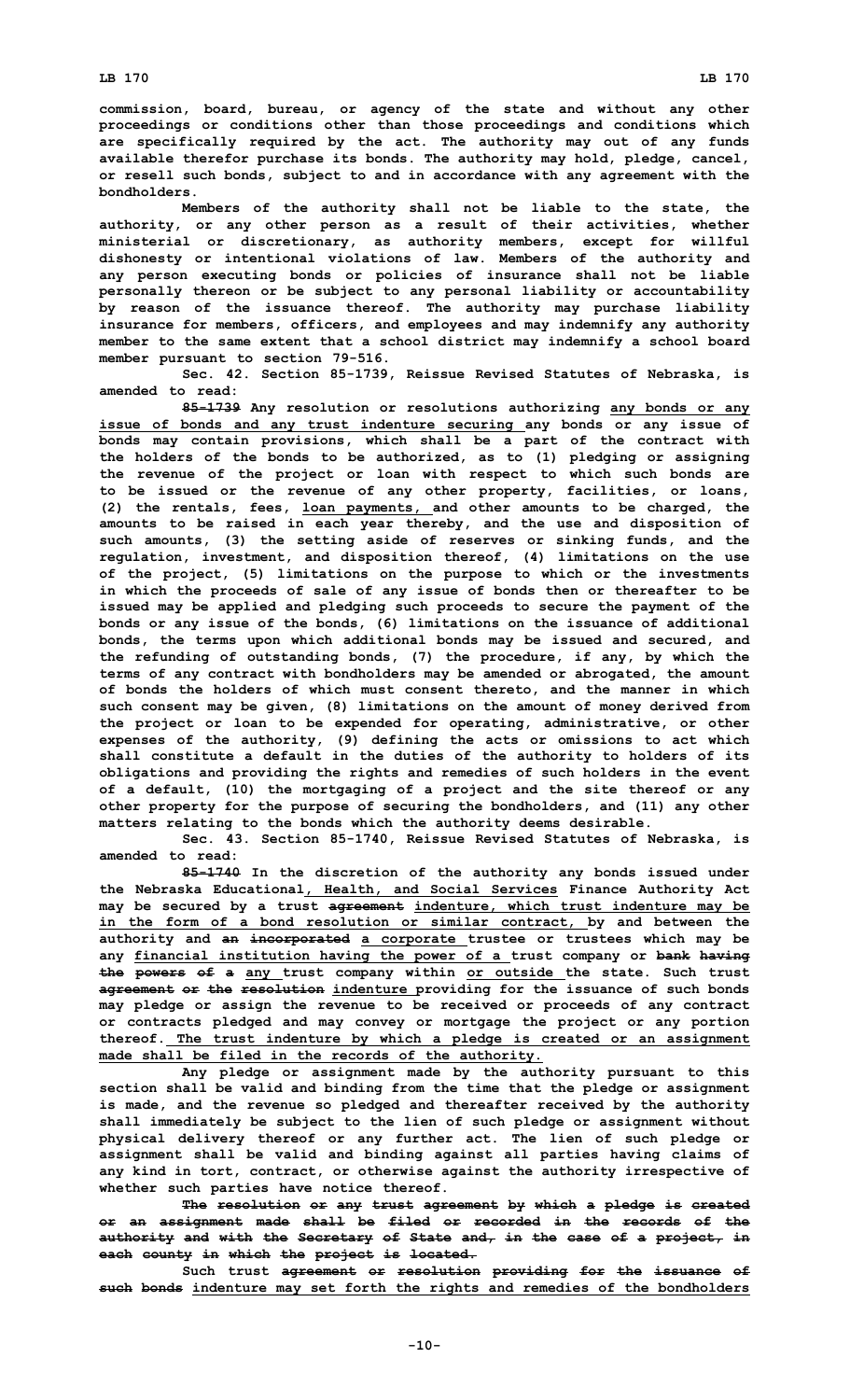**and of the trustee or trustees, may restrict the individual right of action by bondholders, and may contain such provisions for protecting and enforcing the rights and remedies of the bondholders and of the trustee or trustees as may be reasonable and proper, not in violation of law, or provided for in the act.Nebraska Educational, Health, and Social Services Finance Authority Act. Any such trust indenture may contain such other provisions as the authority may deem reasonable and proper for the security of the bondholders.**

**Any bank or trust company incorporated under the laws of this state which acts as depository of the proceeds of the bonds, any revenue, or other money shall furnish such indemnifying bonds or pledge such securities as may be required by the authority.**

**Any such trust agreement may set forth the rights and remedies of the bondholders and of the trustee or trustees and may restrict the individual right of action by bondholders. Any such trust agreement or resolution may contain such other provisions as the authority may deem reasonable and proper for the security of the bondholders.**

**All expenses incurred in carrying out the provisions of such trust agreement or resolution indenture may be treated as <sup>a</sup> part of the cost of the operation of <sup>a</sup> project.**

**Sec. 44. Section 85-1741, Reissue Revised Statutes of Nebraska, is amended to read:**

**85-1741 In addition to any other methods of financing authorized in the Nebraska Educational, Health, and Social Services Finance Authority Act, the authority may finance the cost of <sup>a</sup> project or program, refund outstanding indebtedness, or reimburse advances from an endowment or any similar fund of <sup>a</sup> private an eligible institution of higher education as authorized by section 85-1731 34 of this act by issuing its bonds for the purpose of purchasing the securities of <sup>a</sup> private the eligible institution. of higher education. Any such securities shall have the same principal amounts, maturities, and interest rates as the bonds being issued, may be secured by <sup>a</sup> first mortgage lien on or security interest in any real or personal property, subject to such exceptions as the authority may approve and created by <sup>a</sup> mortgage or security instrument satisfactory to the authority, and may be insured or guaranteed by others. Any such bonds shall be secured by <sup>a</sup> pledge of such securities under the trust agreement creating indenture securing such bonds, shall be payable solely out of the payments to be made on such securities, and shall not exceed in principal amount the cost of such project or program, the refunding of such indebtedness, or reimbursement of such advances as determined by the private eligible institution of higher education and approved by the authority. In other respects any such bonds shall be subject to the act, including sections 85-1738 and 85-1739, 41 and 42 of this act, and the trust agreement creating indenture securing such bonds may contain any of the provisions set forth in section 85-1740 43 of this act as the authority may consider appropriate.**

**If <sup>a</sup> project is financed pursuant to this section, the title to such project shall remain in the private eligible institution of higher education owning the same, such project, subject to the lien of the mortgage or security interest, if any, securing the securities then being purchased, and there shall be no lease of such facility between the authority and such private eligible institution. of higher education.**

**Section 85-1737 40 of this act shall not apply to any project financed pursuant to this section, but the authority shall return the securities purchased through the issuance of bonds pursuant to this section to the private eligible institution of higher education issuing such securities when such bonds have been fully paid and retired or when adequate provision has been made to pay and retire such bonds fully and all other conditions of the trust agreement creating indenture securing such bonds have been satisfied and any lien established pursuant to this section has been released in accordance with the provisions of the trust agreement.indenture.**

**Sec. 45. Section 85-1742, Reissue Revised Statutes of Nebraska, is amended to read:**

**85-1742 Notwithstanding any other provision of the Nebraska Educational, Health, and Social Services Finance Authority Act to the contrary, the authority may finance the cost of <sup>a</sup> project or program, refund outstanding indebtedness, or reimburse advances from any endowment or any similar fund of <sup>a</sup> private an eligible institution of higher education as authorized by the act, by issuing its bonds pursuant to <sup>a</sup> plan of financing involving the acquisition of any federally guaranteed security or securities or the acquisition or entering into of commitments to acquire any federally guaranteed security or securities. For purposes of this section, federally guaranteed security shall mean means any direct obligation of or obligation the principal of and interest on which are fully guaranteed or insured by the United States of America or any obligation issued by or the principal**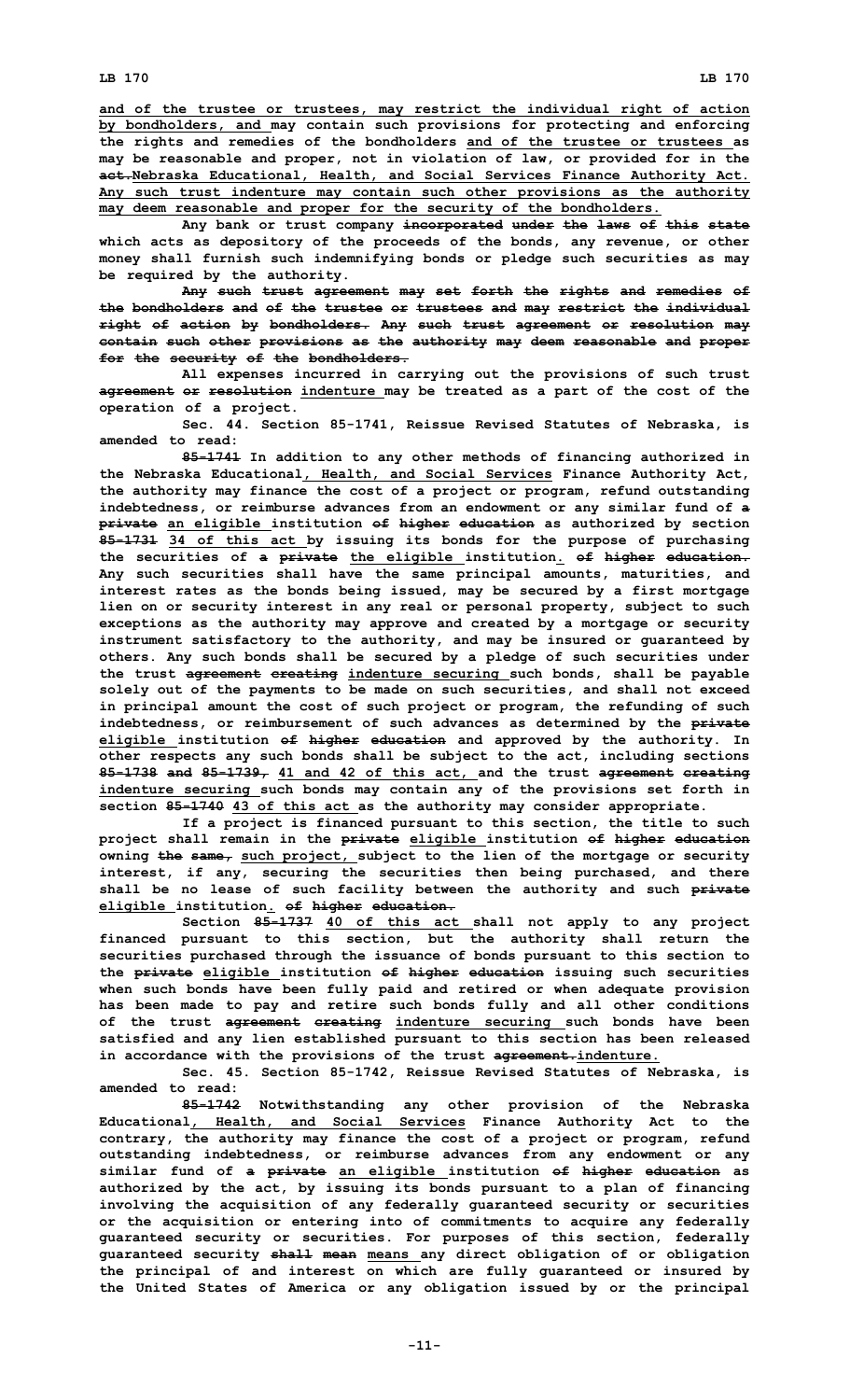**of and interest on which are fully guaranteed or insured by any agency or instrumentality of the United States of America, including without limitation any such obligation that is issued pursuant to the National Housing Act, or any successor provision of law, each as amended from time to time.**

**In furtherance of the powers granted in this section, the authority may acquire or enter into commitments to acquire any federally guaranteed security and pledge or otherwise use any such federally guaranteed security in such manner as the authority deems in its best interest to secure or otherwise provide <sup>a</sup> source of repayment of any of its bonds issued to finance or refinance <sup>a</sup> project or program or may enter into any appropriate agreement with any private eligible institution of higher education whereby the authority may make <sup>a</sup> loan to any such private eligible institution of higher education for the purpose of acquiring or entering into commitments to acquire any federally guaranteed security.**

**Any agreement entered into pursuant to this section may contain such provisions as are deemed necessary or desirable by the authority for the security or protection of the authority or the holders of such bonds, except that the authority, prior to making any such acquisition, commitment, or loan, shall first determine and enter into an agreement with any such private eligible institution of higher education or any other appropriate institution or corporation to require that the proceeds derived from the acquisition of any such federally guaranteed security will be used, directly or indirectly, for the purpose of financing or refinancing <sup>a</sup> project or program.**

**Any bonds issued pursuant to this section shall not exceed in principal amount the cost of financing or refinancing such project or program as determined by the participating private eligible institution of higher education and approved by the authority, except that such costs may include, without limitation, all costs and expenses necessary or incidental to the acquisition of or commitment to acquire any federally guaranteed security and to the issuance and obtaining of any insurance or guarantee of any obligation issued or incurred in connection with any federally guaranteed security. In other respects any such bonds shall be subject to the act, Nebraska Educational, Health, and Social Services Finance Authority Act, including sections 85-1738 and 85-1739, 41 and 42 of this act, and the trust agreement creating indenture securing such bonds may contain such of the provisions set forth in section 85-1740 43 of this act as the authority may deem appropriate.**

**If <sup>a</sup> project is financed or refinanced pursuant to this section, the title to such project shall remain in the participating private eligible institution of higher education owning the same, project, subject to the lien of any mortgage or security interest securing, directly or indirectly, the federally guaranteed securities then being purchased or to be purchased, and there shall be no lease of such facility between the authority and such eligible institution.**

**Section 85-1737 40 of this act shall not apply to any project financed pursuant to this section, but the authority shall return the securities purchased through the issuance of bonds pursuant to this section to the issuer of such securities when such securities have been fully paid, when such bonds have been fully paid and retired, or when adequate provision, not involving the application of such securities, has been made to pay and retire such bonds fully, all other conditions of the resolution, trust agreement, or indenture creating securing such bonds have been satisfied, and the lien on such bonds has been released in accordance with the act. Nebraska Educational, Health, and Social Services Finance Authority Act.**

**Sec. 46. Section 85-1743, Reissue Revised Statutes of Nebraska, is amended to read:**

**85-1743 The authority is hereby authorized to provide by resolution for the issuance of refunding bonds for the purpose of refunding any bonds then outstanding which have been issued by it under the Nebraska Educational, Health, and Social Services Finance Authority Act, including the payment of any redemption premium thereon and any interest accrued or to accrue to the date of maturity or earlier redemption of such bonds, and, in the case of <sup>a</sup> project and if deemed advisable by the authority, for the additional purposes of acquiring, constructing, improving, equipping, and acquiring renovating improvements, extensions, or enlargements of the project in connection with which the bonds to be refunded were issued and of paying any expenses which the authority determines may be necessary or incidental to the issuance of such refunding bonds and the construction and acquisition acquiring, constructing, improving, equipping, and renovating of such improvements, extensions, or enlargements. Such refunding bonds shall be payable solely out of the revenue of the project, including any such improvements, extensions, or enlargements thereto, or program to which the bonds being refunded relate or as otherwise described in sections 85-1738, 85-1741, 85-1742, 85-1757, and**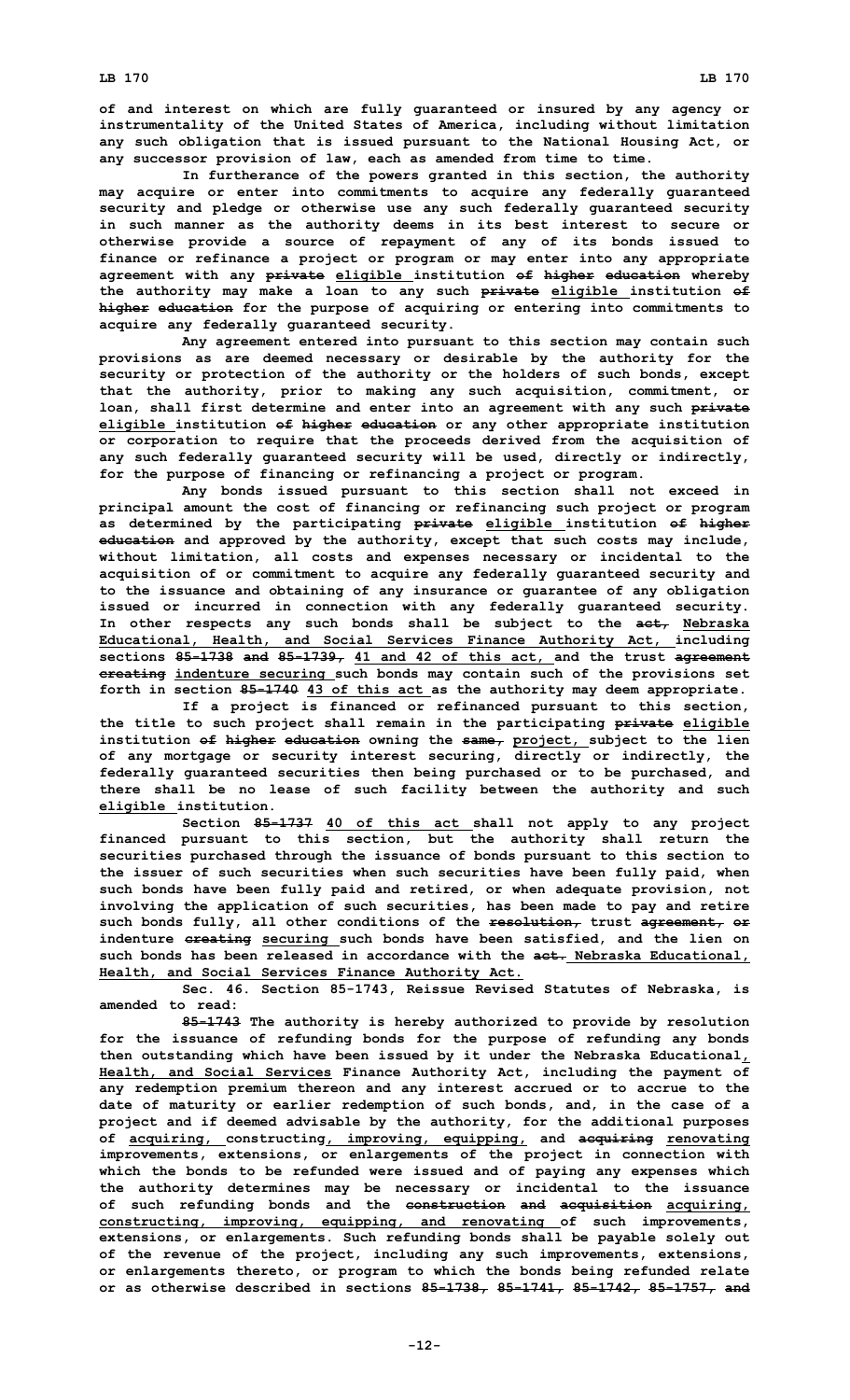**85-1758. 41, 44, 45, 60, and 61 of this act. The issuance of such bonds, the maturities and other details thereof, the rights of the holders thereof, the rights, duties, and obligations of the authority with respect to such bonds, and the manner of sale thereof shall be governed by the act insofar as applicable.**

**The proceeds of any such bonds issued for the purpose of refunding outstanding bonds may, in the discretion of the authority, be applied to the purchase or retirement at maturity or earlier redemption of such outstanding bonds either on their earliest or any subsequent redemption date, upon the purchase of such bonds, or at the maturity of such bonds and may, pending such application, be placed in escrow to be applied to such purchase, retirement at maturity, or earlier redemption.**

**Any such escrowed proceeds, pending such use, may be invested and reinvested in direct obligations of the United States of America or obligations the timely payment of principal and interest on which is fully guaranteed by the United States of America, maturing at such time or times as shall be appropriate to assure the prompt payment of the principal of and interest and redemption premium, if any, on the outstanding bonds to be so refunded. The interest, income, and profits, if any, earned or realized on any such investment may also be applied to the payment of the outstanding bonds to be so refunded. Only after the terms of the escrow have been fully satisfied and carried out may any balance of such proceeds, interest, income, or profits earned or realized on the investments thereof be returned to the private eligible institution of higher education for whose benefit the refunded bonds were issued for use by it in any lawful manner.**

**All such bonds shall be subject to the act in the same manner and to the same extent as other revenue bonds issued pursuant to the act.**

**Sec. 47. Section 85-1744, Reissue Revised Statutes of Nebraska, is amended to read:**

**85-1744 Bonds issued pursuant to the Nebraska Educational, Health, and Social Services Finance Authority Act shall not be deemed to constitute <sup>a</sup> debt of the state or of any political subdivision thereof or <sup>a</sup> pledge of the faith and credit of the state or of any such political subdivision, but such bonds shall be <sup>a</sup> limited obligation of the authority payable solely from the funds, securities, or government securities pledged for their payment as authorized in the act unless such bonds are refunded by refunding bonds issued under the act, which refunding bonds shall be payable solely from funds, securities, or government securities pledged for their payment as authorized in the act. All such revenue bonds shall contain on the face thereof a statement to the effect that the bonds, as to both principal and interest, are not an obligation of the State of Nebraska or of any political subdivision thereof but are limited obligations of the authority payable solely from revenue, securities, or government securities, as the case may be, pledged for their payment. All expenses incurred in carrying out the act shall be payable solely from funds provided under the authority of the act, and nothing contained in the act shall be construed to authorize the authority to incur indebtedness or liability on behalf of or payable by the state or any political subdivision thereof.**

**Sec. 48. Section 85-1745, Reissue Revised Statutes of Nebraska, is amended to read:**

**85-1745 Except for projects financed or refinanced pursuant to sections 85-1741 and 85-1742, 44 and 45 of this act, the authority shall fix, revise, charge, and collect rents or loan payments for the use of or payment for each project and contract with any private eligible institution of higher education in respect thereof. Each lease or loan agreement entered into by the authority with <sup>a</sup> private an eligible institution of higher education shall provide that the rents or loan payments payable by the private eligible institution of higher education shall be sufficient at all times (1) to pay its the eligible institution's share of the administrative costs and expenses of the authority, (2) to pay the authority's cost, if any, of maintaining, repairing, and operating the project and each and every portion thereof, (3) to pay the principal of, the premium, if any, and the interest on outstanding bonds of the authority issued with respect to such project as the same shall become due and payable, and (4) to create and maintain reserves which may be provided for in the bond resolution or trust agreement indenture relating to such bonds of the authority.**

**With respect to projects financed pursuant to sections 85-1741 and 85-1742, 44 and 45 of this act, the authority shall require the private eligible institution of higher education involved to enter into loan or other financing agreements obligating such eligible institution to make payments sufficient to accomplish the purposes described in this section.**

**Sec. 49. Section 85-1746, Reissue Revised Statutes of Nebraska, is**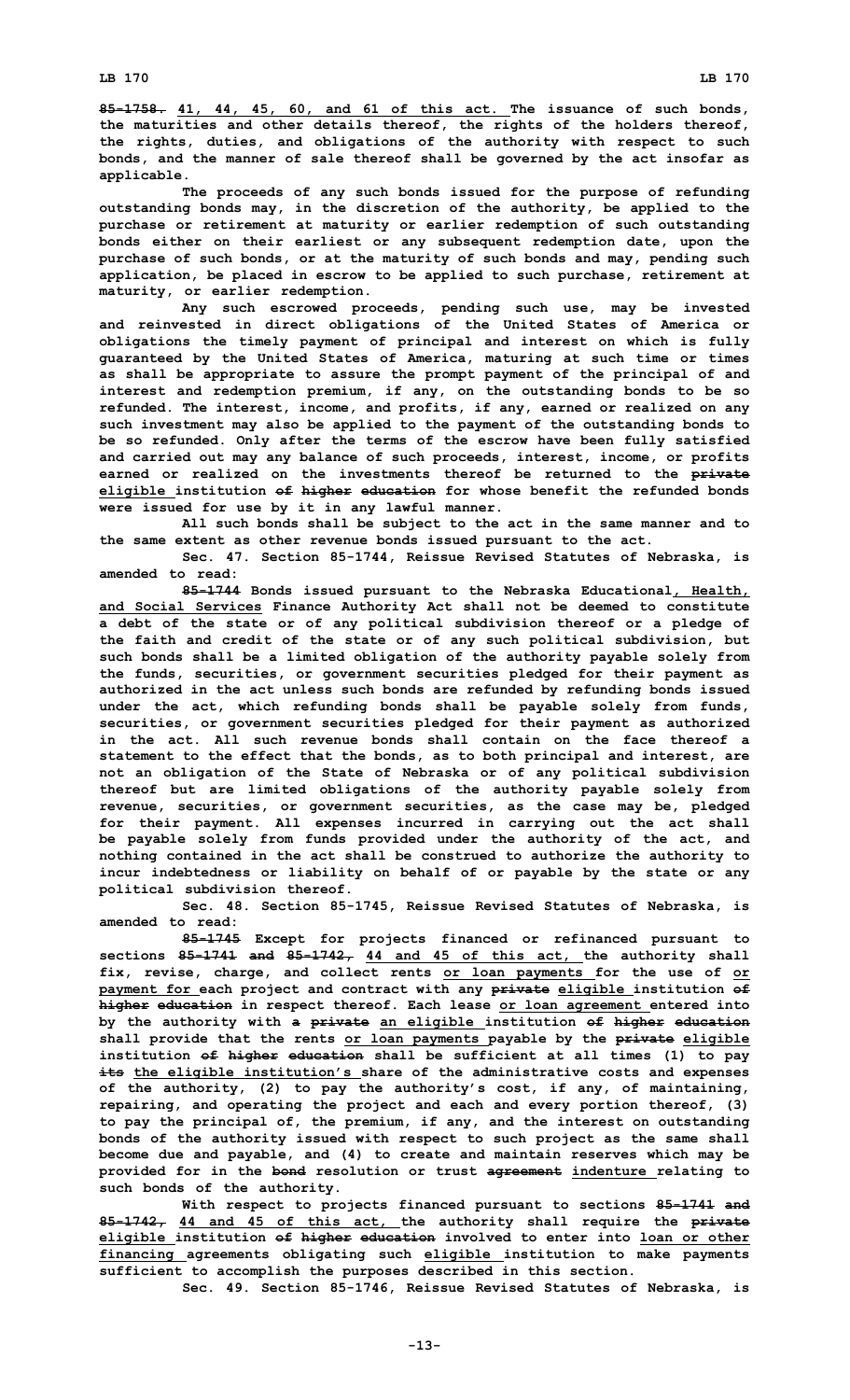## **amended to read:**

**85-1746 All money received by the authority, whether as proceeds from the sale of bonds, from revenue, or otherwise, shall be deemed to be trust funds to be held and applied solely as provided in the Nebraska Educational, Health, and Social Services Finance Authority Act but, prior to the time when needed for use, may be invested to the extent and in the manner provided for the investment of public funds of the state under the laws then in effect. in direct and general obligations of or obligations fully and unconditionally guaranteed by the United States of America, obligations issued by agencies of the United States of America, any obligations of the United States of America or agencies thereof, obligations of this state, or any obligations or securities which may from time to time be legally purchased by governmental subdivisions of this state pursuant to subsection (1) of section 77-2341, except that any funds pledged to secure <sup>a</sup> bond issue shall be invested in the manner permitted by the resolution or trust indenture securing such bonds. Such funds shall be deposited, held, and secured in accordance with the general laws of the state relating to the handling of public funds, as soon as practical in <sup>a</sup> separate account or accounts in banks or trust companies organized under the laws of this state or in national banking associations. The money in such accounts shall be paid out on checks signed by the executive director or other officers or employees of the authority as the authority authorizes. All deposits of money shall, if required by the authority, be secured in such <sup>a</sup> manner as the authority determines to be prudent, and all banks or trust companies may give security for the deposits, except to the extent provided otherwise in the resolution authorizing the issuance of the related bonds or in the trust agreement indenture securing such bonds. The resolution authorizing the issuance of such bonds or the trust agreement indenture securing such bonds shall provide that any officer to whom or any bank or trust company to which such money is entrusted shall act as trustee of such money and shall hold and apply the same for the purposes of the act, Nebraska Educational, Health, and Social Services Finance Authority Act, subject to the act, and of the authorizing resolution or trust agreement. indenture.**

**Sec. 50. Section 85-1747, Reissue Revised Statutes of Nebraska, is amended to read:**

**85-1747 Any holder of bonds or of any of the coupons appertaining thereto issued under the Nebraska Educational, Health, and Social Services Finance Authority Act and the trustee under any trust agreement, indenture, except to the extent the rights given in the act may be restricted by the authorizing resolution or trust agreement, indenture, may, either at law or in equity, by suit, action, mandamus, or other proceedings, protect and enforce any and all rights under the laws of the state, the act, or such trust agreement indenture or resolution authorizing the issuance of such bonds and may enforce and compel the performance of all duties required by the act or by such trust agreement indenture or resolution to be performed by the authority or by any officer, employee, or agent thereof, including the fixing, charging, and collecting of rates, rents, loan payments, fees, and charges authorized in the act and required by the provisions of such resolution or trust agreement indenture to be fixed, established, and collected.**

**Such rights shall include the right to compel the performance of all duties of the authority required by the act or the bond resolution or trust agreement indenture to enjoin unlawful activities and, in the event of default with respect to the payment of any principal of and premium, if any, and interest on any bond or in the performance of any covenant or agreement on the part of the authority in the bond resolution or trust indenture, to apply to <sup>a</sup> court having jurisdiction of the cause to appoint <sup>a</sup> receiver to administer and operate <sup>a</sup> project, the revenue of which is pledged to the payment of the principal of and premium, if any, and interest on such bonds, with full power to pay and to provide for payment of the principal of and premium, if any, and interest on such bonds, and with such powers, subject to the direction of the court, as are permitted by law and are accorded receivers in general equity cases, excluding any power to pledge additional revenue of the authority to the payment of such principal, premium, and interest, and to foreclose the mortgage on the project in the same manner as the foreclosure of <sup>a</sup> mortgage on real estate of private corporations.**

**Sec. 51. Section 85-1748, Reissue Revised Statutes of Nebraska, is amended to read:**

**85-1748 The Nebraska Educational, Health, and Social Services Finance Authority Act, being necessary for the welfare of the state and its inhabitants, shall be liberally construed to effect the purposes thereof.**

**Sec. 52. Section 85-1749, Reissue Revised Statutes of Nebraska, is amended to read:**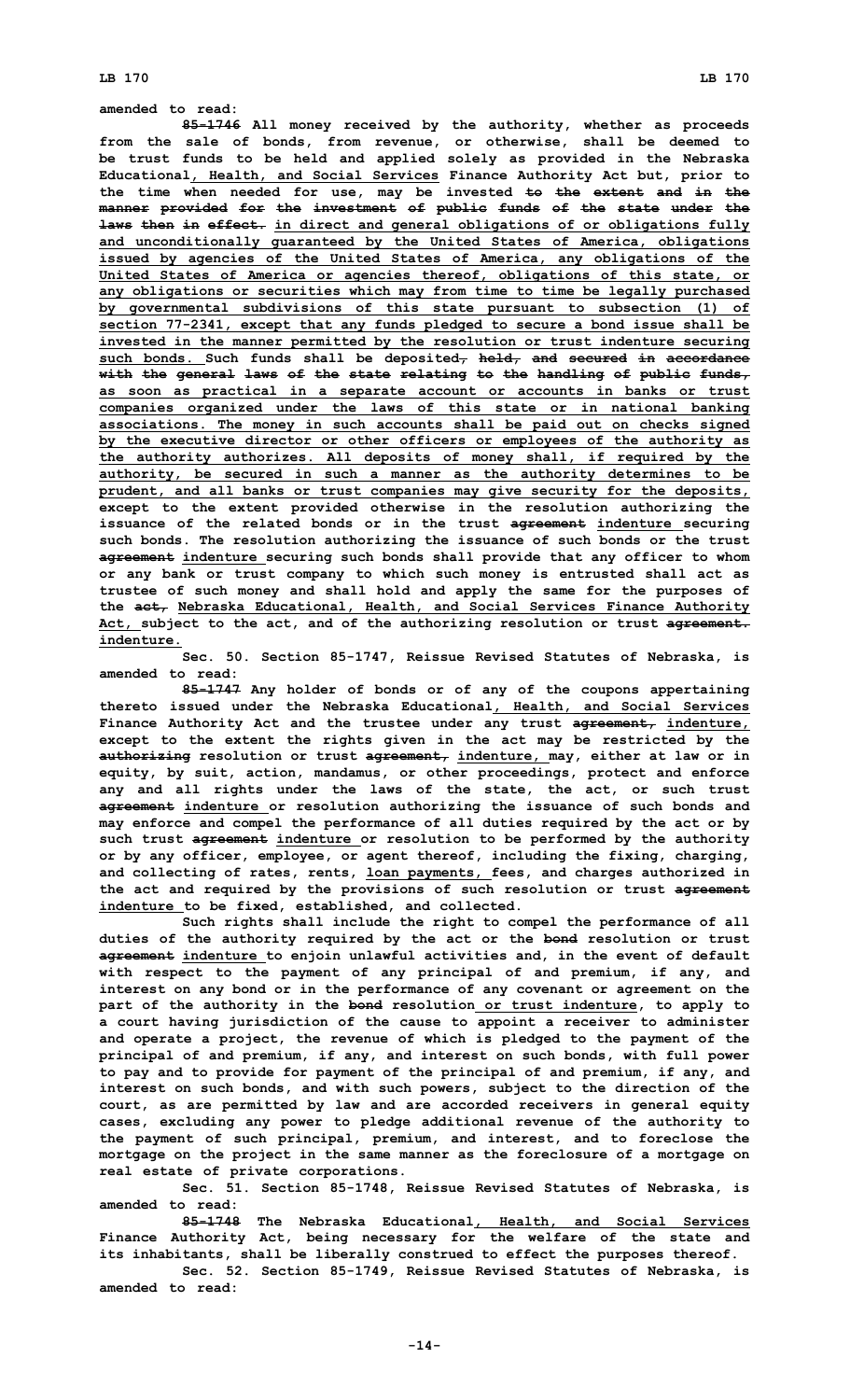**Sec. 53. Section 85-1750, Reissue Revised Statutes of Nebraska, is amended to read:**

**85-1750 The exercise of the powers granted by the Nebraska Educational, Health, and Social Services Finance Authority Act shall be in all respects for the benefit of the people of the state, for the increase of their commerce, welfare, and prosperity, for the fostering, encouragement, protection, and improvement of their health and living conditions, and for the development of their intellectual and mental capacities and skills, and as the operation, maintenance, financing, or refinancing of <sup>a</sup> project or program by the authority or its agent will constitute the performance of essential governmental functions and serve <sup>a</sup> public purpose, neither the authority nor its agent shall be required to pay any taxes or assessments, upon or with respect to <sup>a</sup> project or any property acquired or used by the authority or its agent under the act, upon the income therefrom, or upon any other amounts received by the authority in respect thereof, including payments of principal of or premium or interest on or in respect of any securities purchased pursuant to section 85-1741 44 of this act or any government securities involved in <sup>a</sup> plan of financing pursuant to section 85-1742. 45 of this act. The bonds issued under the act, the interest thereon, the proceeds received by a holder from the sale of such bonds to the extent of the holder's cost of acquisition, or proceeds received upon redemption prior to maturity, proceeds received at maturity, and the receipt of such interest and proceeds shall be exempt from taxation in the State of Nebraska for all purposes except the state inheritance tax.**

**Sec. 54. Section 85-1751, Reissue Revised Statutes of Nebraska, is amended to read:**

**85-1751 The State of Nebraska does hereby pledge to and agree with the holders of any obligations issued under the Nebraska Educational, Health, and Social Services Finance Authority Act and with those parties who may enter into contracts with the authority pursuant to the act that the state will not limit or alter the rights vested in the authority until such obligations, together with the interest thereon, are fully met and discharged and such contracts are fully performed on the part of the authority, except that nothing contained in this section shall preclude such limitation or alteration if and when adequate provision is made by law for the protection of the holders of such obligations of the authority or those entering into such contracts with the authority.**

**Sec. 55. Section 85-1752, Reissue Revised Statutes of Nebraska, is amended to read:**

**85-1752 The Nebraska Educational, Health, and Social Services Finance Authority Act shall be deemed to provide <sup>a</sup> complete, additional, and alternative method for doing the things authorized in the act and shall be regarded as supplemental and additional to powers conferred by other laws. The issuance of bonds and refunding bonds under the act need not comply with the requirements of any other law applicable to the issuance of bonds, and the acquisition, construction, improvement, equipment, and acquisition renovation of <sup>a</sup> project pursuant to the act by the authority need not comply with the requirements of any competitive bidding law or other restriction imposed on the procedure for award of contracts for the acquisition, construction, improvement, equipment, and renovation and equipping of <sup>a</sup> project or the lease, sale, or disposition of property of the authority, except that if the prospective lessee so requests in writing, the authority shall call for construction bids in such manner as shall be determined by the authority with the approval of such lessee. Except as otherwise expressly provided in the act, none of the powers granted to the authority under the act shall be subject to the supervision of or regulation by or require the approval or consent of any municipality, political subdivision, commission, board, body, bureau, official, or agency or the state.**

**Sec. 56. Section 85-1753, Reissue Revised Statutes of Nebraska, is amended to read:**

**85-1753 To the extent that the Nebraska Educational, Health, and Social Services Finance Authority Act is inconsistent with the provisions of any general statute or special act or parts thereof, the Nebraska Educational, Health, and Social Services Finance Authority Act shall be deemed controlling.**

**Sec. 57. Section 85-1754, Reissue Revised Statutes of Nebraska, is amended to read:**

**85-1754 There is hereby established, in accordance with Public Law 94-484, the Nebraska Health Education Assistance Loan Program, to be financed**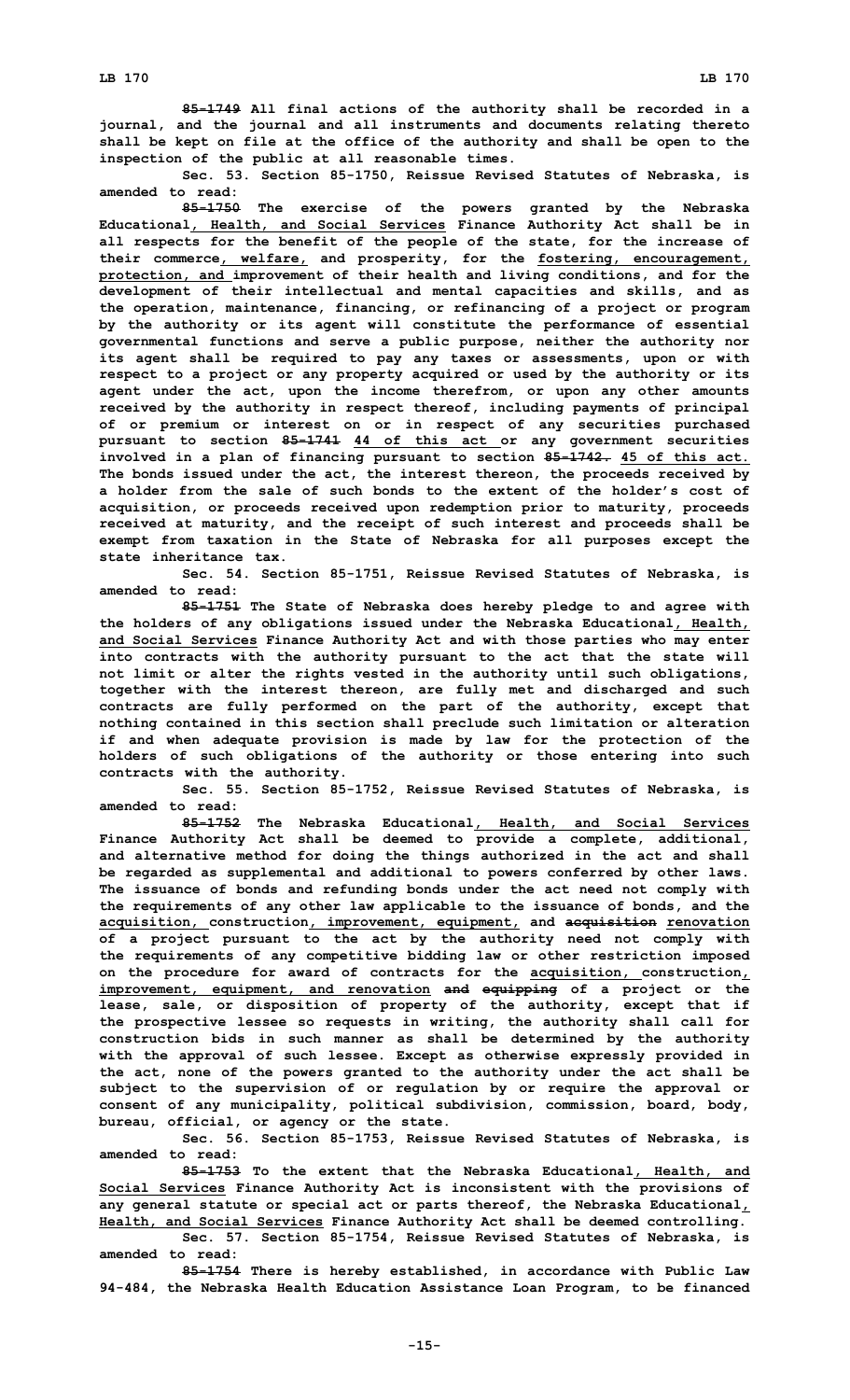**by the authority in the manner provided in the Nebraska Educational, Health, and Social Services Finance Authority Act.**

**Sec. 58. Section 85-1755, Reissue Revised Statutes of Nebraska, is amended to read:**

**85-1755 The authority may:**

**(1) Make loans;**

**(2) Participate in the financing of loans;**

**(3) Purchase or participate in the purchase of loans;**

**(4) Sell or participate in the sale of loans;**

**(5) Collect and pay reasonable fees and charges in connection with the exercise of the powers provided in subdivisions (1) through (4) of this section;**

**(6) Do all things necessary and convenient to carry out the purposes of sections 85-1754 to 85-1759 57 to 62 of this act in connection with the administering and servicing of loans, including contracting with any person, firm, or other body, public or private;**

**(7) Enter into any agreements necessary to effect the guarantee, insuring, administering, or servicing of loans;**

**(8) Adopt and promulgate rules and regulations governing and establish standards for participation in the program created by section 85-1754, 57 of this act, and establish other administrative procedures consistent with Public Law 94-484; and**

**(9) Exercise all powers incidental to or necessary for the performance of the powers authorized by this section.**

**Sec. 59. Section 85-1756, Reissue Revised Statutes of Nebraska, is amended to read:**

**85-1756 Any loan made, purchased, or caused to be made or purchased pursuant to section 85-1755 58 of this act may be funded with the proceeds of bonds, notes, or other obligations of the authority issued pursuant to sections 85-1754 to 85-1759. 57 to 62 of this act. The resolution or trust agreement or indenture creating such bonds, notes, or other obligations may contain any of the provisions specified in section 85-1740 43 of this act as the authority shall deem appropriate and any other provisions, not in violation of law, as the authority shall deem reasonable and proper for the security of the holders of such bonds, notes, or other obligations.**

**The proceeds of any such bonds, notes, or other obligations may be used and applied by the authority to make loans, to purchase loans, to cause loans to be made or purchased, to pay financing costs, including, but not limited to, legal, underwriting, investment banking, accounting, rating agency, printing, and other similar costs, to fund any reserve funds deemed necessary or advisable by the authority, to pay interest on such bonds, notes, or other obligations for any period deemed necessary or advisable by the authority, and to pay all other necessary and incidental costs and expenses.**

**Sec. 60. Section 85-1757, Reissue Revised Statutes of Nebraska, is amended to read:**

**85-1757 Notwithstanding section 85-1738, 41 of this act, all bonds, notes, or other obligations issued by the authority for the Nebraska Health Education Assistance Loan Program shall be payable out of the revenue generated in connection with loans funded under sections 85-1754 to 85-1759, 57 to 62 of this act, or from reserves or other money available for such purpose as may be designated in the resolution of the authority under which the bonds, notes, or other obligations are issued or as may be designated in <sup>a</sup> trust indenture authorized by the authority.**

**Sec. 61. Section 85-1758, Reissue Revised Statutes of Nebraska, is amended to read:**

**85-1758 Notwithstanding section 85-1740, 43 of this act, the principal of and interest on any bonds issued by the authority for the Nebraska Health Education Assistance Loan Program shall be secured by <sup>a</sup> pledge of the revenue and other money out of which such principal and interest shall be made payable and may be secured by <sup>a</sup> trust indenture, mortgage, or deed of trust, including an assignment of <sup>a</sup> loan or contract right of the authority pursuant to <sup>a</sup> loan, covering all or any part of <sup>a</sup> loan from which the revenue or receipts so pledged may be derived.**

**Sec. 62. Section 85-1759, Reissue Revised Statutes of Nebraska, is amended to read:**

**85-1759 There is hereby created <sup>a</sup> separate fund, to be known as the Nebraska Health Education Loan Repayment Fund, which shall consist of all revenue generated in connection with loans funded pursuant to the Nebraska Educational, Health, and Social Services Finance Authority Act. The authority may pledge revenue received or to be received by the fund to secure bonds, notes, or other obligations issued pursuant to the act. The authority may create such subfunds or accounts within the fund as it deems necessary or**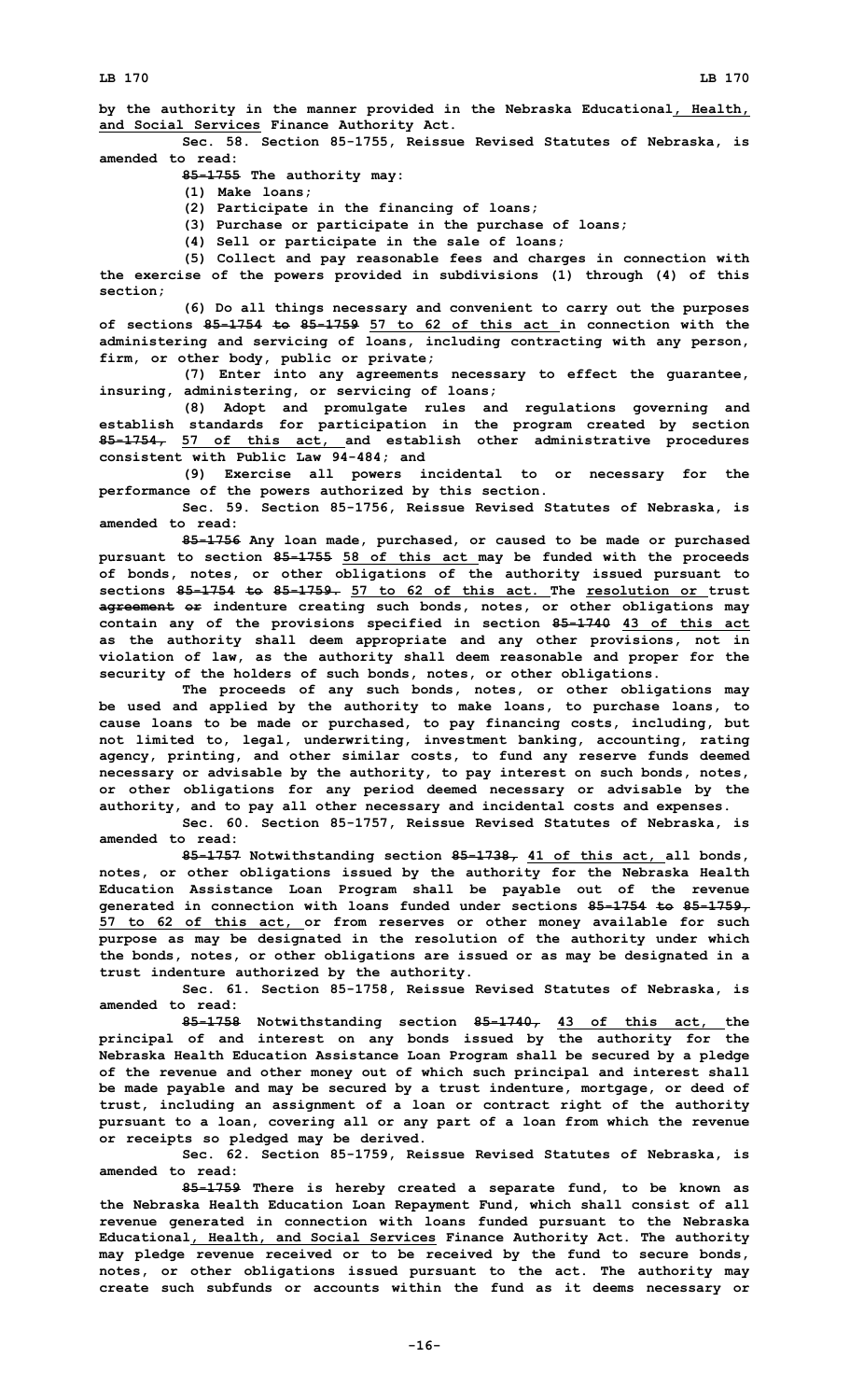## **advisable.**

**Sec. 63. Section 85-1760, Reissue Revised Statutes of Nebraska, is amended to read:**

**85-1760 There is hereby established the Nebraska Student Loan Assistance Program to be financed by the authority in the manner provided in the Nebraska Educational, Health, and Social Services Finance Authority Act.**

**Sec. 64. Section 85-1761, Reissue Revised Statutes of Nebraska, is amended to read:**

**85-1761 The authority may:**

**(1) Make loans to private institutions of higher education to assist such institutions in providing loans to their full-time students to assist them in financing the cost of their education while taking courses leading to an academic degree;**

**(2) Participate in the financing of such loans;**

**(3) Sell or participate in the sale of such loans;**

**(4) Collect and pay reasonable fees and charges in connection with the exercise of the powers provided in subdivisions (1) through (3) of this section;**

**(5) Do all things necessary and convenient to carry out the purposes of this section and section 85-1762 65 of this act in connection with the administering of such loans, including contracting with any person, firm, or other body, public or private;**

**(6) Enter into any agreements necessary to effect the guarantee, insuring, or administering of such loans;**

**(7) Adopt and promulgate rules and regulations governing and establish standards for participation in the Nebraska Student Loan Assistance Program; and**

**(8) Exercise all powers incidental to or necessary for the performance of the powers authorized by this section.**

**Sec. 65. Section 85-1762, Reissue Revised Statutes of Nebraska, is amended to read:**

**85-1762 Any loan made or caused to be made or purchased pursuant to section 85-1761 64 of this act may be funded with the proceeds of bonds, notes, or other obligations of the authority issued pursuant to this section and sections 85-1738, 85-1743, 85-1760, and 85-1761. 41, 46, 63, and 64 of this act. The resolution or trust agreement or indenture creating such bonds, notes, or other obligations may contain any of the provisions specified in section 85-1740 43 of this act as the authority deems appropriate and any other provisions, not in violation of law, as the authority deems reasonable and proper for the security of the holders of such bonds, notes, or other obligations.**

**The proceeds of any such bonds, notes, or other obligations may be used and applied by the authority to make loans to such institutions and cause loans to be made by the institutions to their qualified students, to pay financing costs, including legal, underwriting, investment banking, accounting, rating agency, printing, and other similar costs, to fund any reserve funds deemed necessary or advisable by the authority, to pay interest on such bonds, notes, or other obligations for any period deemed necessary or advisable by the authority, and to pay all other necessary and incidental costs and expenses.**

**Sec. 66. Section 85-1763, Reissue Revised Statutes of Nebraska, is amended to read:**

**85-1763 (1) It is the intent of the Legislature that the changes made by Laws 1993, LB 465, in the name of the Nebraska Educational Facilities Authority Act to the Nebraska Educational Finance Authority Act and in the name of the Nebraska Educational Facilities Authority to the Nebraska Educational Finance Authority shall not affect or alter any rights, privileges, or obligations existing immediately prior to September 9, 1993.**

**(2) It is the intent of the Legislature that the changes made by this legislative bill in the name of the Nebraska Educational Finance Authority Act to the Nebraska Educational, Health, and Social Services Finance Authority Act and in the name of the Nebraska Educational Finance Authority to the Nebraska Educational, Health, and Social Services Finance Authority shall not affect or alter any rights, privileges, or obligations existing immediately prior to the effective date of this act.**

|  |                                                                                                 | Sec. 67. Original sections 85-1701, 85-1702, 85-1703, 85-1704, |  |  |  |  |  |
|--|-------------------------------------------------------------------------------------------------|----------------------------------------------------------------|--|--|--|--|--|
|  | $85-1705$ , $85-1706$ , $85-1707$ , $85-1708$ , $85-1709$ , $85-1710$ , $85-1711$ , $85-1712$ , |                                                                |  |  |  |  |  |
|  | $85-1713$ , $85-1714$ , $85-1715$ , $85-1716$ , $85-1717$ , $85-1718$ , $85-1719$ , $85-1720$ , |                                                                |  |  |  |  |  |
|  | 85-1721, 85-1722, 85-1723, 85-1724, 85-1725, 85-1726, 85-1727, 85-1728,                         |                                                                |  |  |  |  |  |
|  | $85-1729$ , $85-1730$ , $85-1731$ , $85-1732$ , $85-1733$ , $85-1734$ , $85-1735$ , $85-1736$ , |                                                                |  |  |  |  |  |
|  | $85-1737$ , $85-1739$ , $85-1740$ , $85-1741$ , $85-1742$ , $85-1743$ , $85-1744$ , $85-1745$ , |                                                                |  |  |  |  |  |
|  | 85-1746, 85-1747, 85-1748, 85-1749, 85-1750, 85-1751, 85-1752, 85-1753,                         |                                                                |  |  |  |  |  |